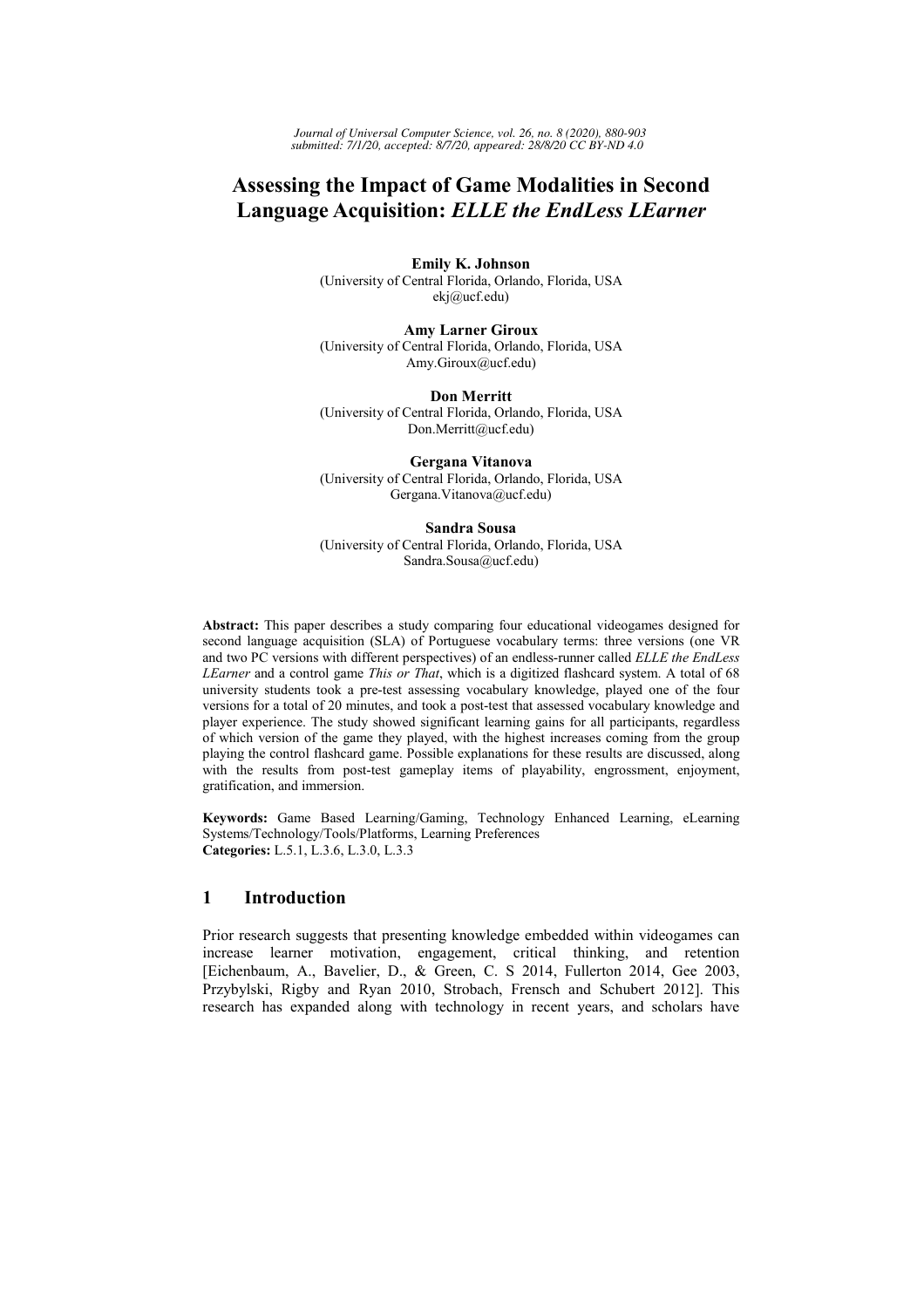investigated learning in more widely available console and PC videogames [Charsky, D. and Mims, C. 2008, Fang and Yang 2016] as well as embodied mixed-reality [Lindgren and Johnson-Glenberg 2013] and virtual reality (VR) platforms [Martín-Gutiérrez 2016, Sousa Santos et al. 2008]. Language acquisition has also benefited from improving technology and videogames are now utilized in different ways to teach and enhance second language acquisition (SLA) [Chapelle 2008, Peterson 2010].

While a number of studies have investigated the efficacy of PC-based virtual learning environments (VLEs) for language acquisition [Lin and Lan 2015], and a few studies have compared learning outcomes between VR and PC platforms [Hsieh, Kuo and Niu 2018] we have not found any studies where participant SLA performance in head-mounted display (HMD) platforms are compared to the same or similar games played on a PC platform. As these HMD systems become more affordable and more popular, designers of educational technology should take increasing notice, given the potential these systems have for creating fully immersive VLEs for language learning.

This study explores the effects of an educational game designed by the authors called ELLE the EndLess LEarner, an endless-runner style game played in VR. An endless runner game is one where the player is always moving in the game, usually in the same direction. In this study, participants in the VR condition played the game on an HTC Vive. This game requires players to move their entire bodies from side-toside to avoid obstacles, and to use the handheld controller to match written or spoken Portuguese vocabulary terms with their English translations or pictorial representations.

To better understand participant experience and learning efficacy of the VR game ELLE, we compare the assessments of participants' performance and experience in this VR condition to the assessments of participants across three other conditions: a PC over-the-shoulder view of the same game (ELLE OTC), a PC side-scroller view of the same game (ELLE SS), and a control condition game called This or That, consisting of simulated flashcards played on the PC  $(TOT)$ .

We hypothesize participants will acquire Portuguese vocabulary terms while playing all versions of the game. Additionally, we hypothesize that the VR game and its PC versions will provide gameplay experiences superior to the PC control game, specifically the factors of usability, engrossment, enjoyment, and personal gratification. This paper describes findings from measures of vocabulary acquisition and player experience administered to postsecondary student participants and it discusses implications of the results for future SLA game design for VR as well as PC platforms.

### 1.1 Embodied and immersive learning environments

Everything we learn is mediated through our physical bodies in some way: we read with our eyes, listen with our ears, etc. The field of embodied cognition centers on this idea of thinking with a focus on the role of the body as a mediator [Abrahamson and Lindgren 2014, Alibali and Nathan 2012, Hadwin, Järvelä and Miller n.d., Hauk. Johnsrude and Pulvermüller 2004, Lindgren and Johnson-Glenberg 2013]. Studies suggest that outcomes are improved when participants are asked to make specific gestures during the learning process [Boulenger, Hauk and Pulvermuller 2008,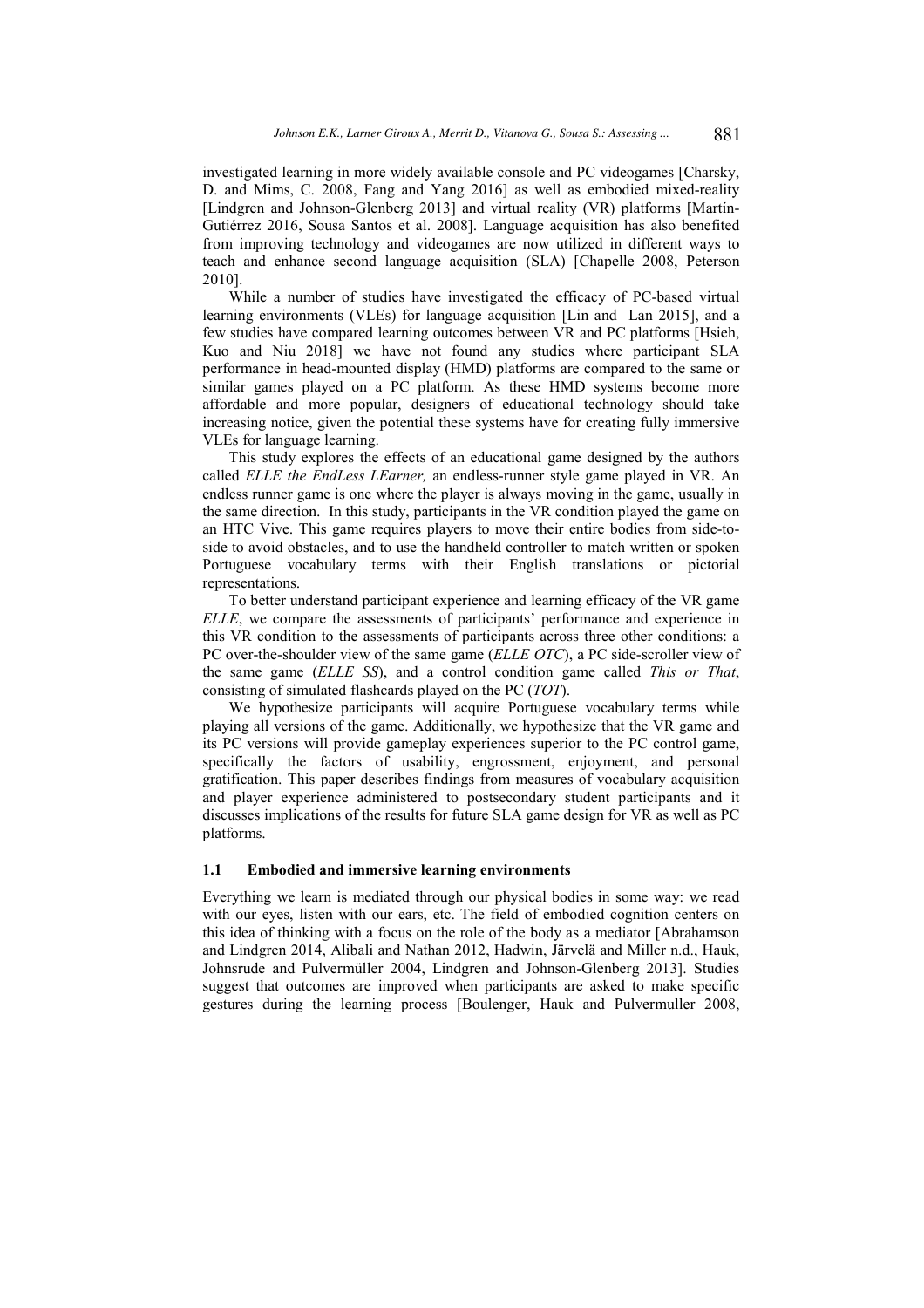Goldin-Meadow, Cook and Mitchell 2009, Plummer 2009, Richards 2010, Shoval 2010], and it has been demonstrated that gesturing in addition to hearing or seeing a word can activate additional areas of the brain—which is a phenomenon that learning environments can capitalize on to improve outcomes [Lindgren and Johnson-Glenberg 2013].

Digital environments, especially VR games, are capable of incorporating the learner's whole body in the content. The majority of pedagogical initiatives have prioritized the activity taking place only in learners' brains, with many schools requiring students to remain seated and absorb information primarily through their ears and eyes. Embodied cognition scholars realize the importance of taking into account the bodily mediation of knowledge, however subtle or imperceptible the mediation may be. Context is another mediator of information. Retention of knowledge occurs only when the learner can make connections to new and past experiences [Gee 2003].

Virtual environments possess the capability of providing learners with specifically engineered digital worlds in which to have embodied learning experiences. These worlds can be designed to meet certain requirements associated with the information being learned, such as a culturally relevant environment specific to a certain language. The head-mounted display of several brands of VR devices afford the user visual immersion in the virtual world, blocking out any glimpse of the physical one. Pair this with a set of headphones, and two of the most commonly relied on senses are isolated from everything but the virtual environment. The lack of distraction by the non-virtual world this interface affords helps immerse users in the learning environment [Egger et al. 2017, Taekman and Shelley 2010].

"Immersive learning environments," a phrase that is used by some to describe web-based learning environments accessed through PCs [Shen, Jiang, Grosskopf and Berryman 2012], and by others to describe augmented reality  $(AR)$  and augmented virtuality  $(AV)$  [Wu, Lee, Chang and Liang 2013], is used in this paper to describe  $vir$ tual reality (VR) that is accessed through a head-mounted device that limits the user's view to only the virtual world displayed in the headset. VR, a popular trend in the field of digital education, is being used to teach a variety of topics including STEM subjects [Cecil, Ramanathan and Mwavita 2013, Huang, Rauch and Liaw 2010], archaeology [Liarokapis et al. 2017], and languages [Hastings, C., & Brunotte, J. 2017] VR platforms do not limit the user to a 2D screen that must be placed directly in front of them; rather, they allow for somewhat free movement within physical and virtual space constraints. This permits the VR user a wider range of interactions than mouse clicking or screen tapping—they can walk a few steps in any direction, move their arms about freely, and even jump or duck, within the limitations of the physical and virtual space of their environment. These affordances open the door for embodied learning experiences to occur within virtual spaces.

### 1.2 Language learning with interactive videogames

In the area of language learning, research on the effects of videogames on various aspects of the language learning process is still limited. The emerging studies illustrate that language learners have benefited from the improvement of technology, overall, and some learners have benefited from videogames that augment or instruct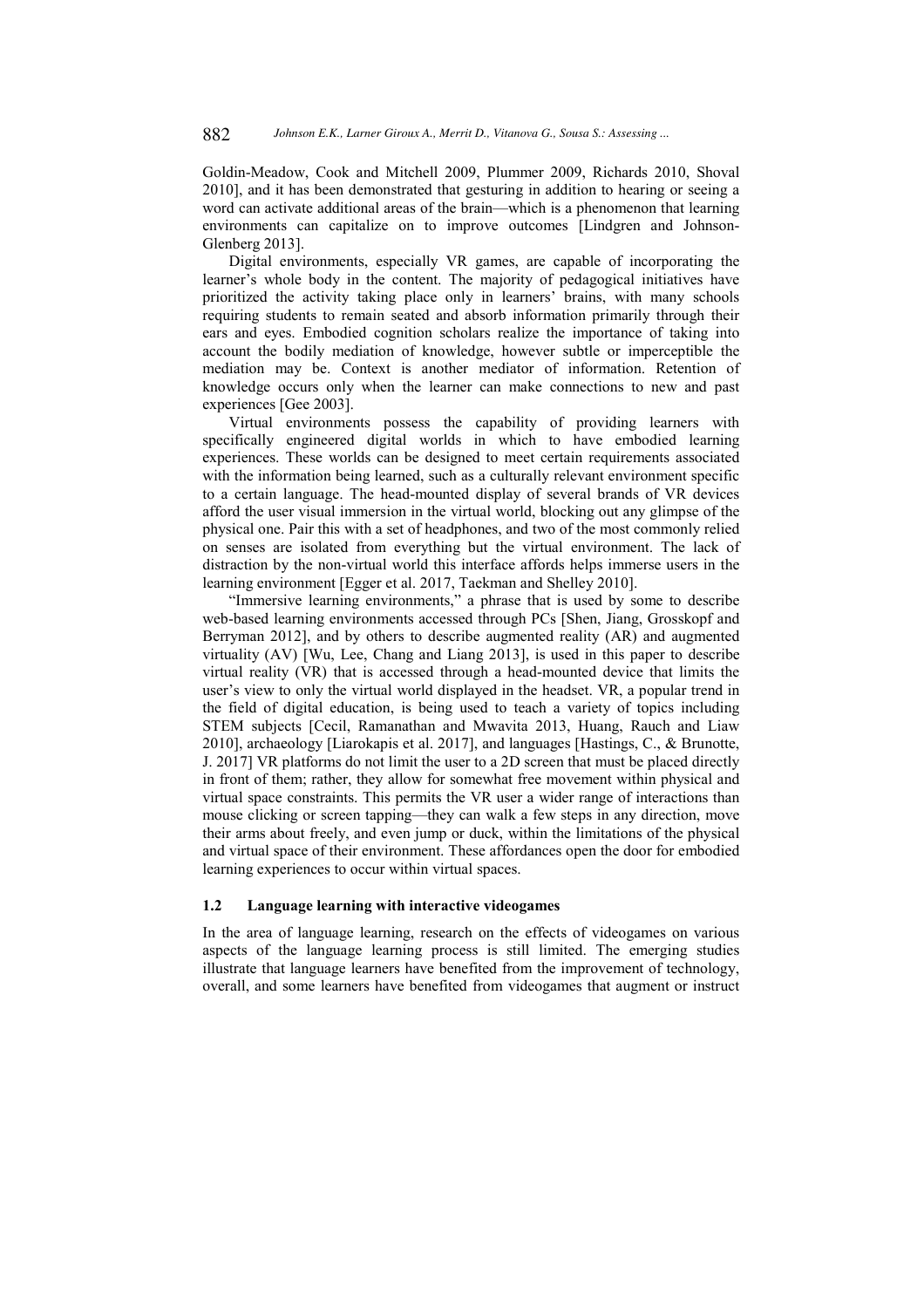in second language acquisition (SLA) [Chik 2014, Peterson 2011, Peterson 2010, 2012, 2016, Piirainen-Marsh and Tainio 2009, Vosburg, 2017].

Vocabulary learning in a second/foreign language is a complex process that can be approached from multiple research and pedagogical perspectives [Kamil and Hiebert, 2005]. Its importance is clear to researchers and instructors because it is connected to all other language skills: speaking, listening, reading, and writing. If a native or non-native speaker knows a word, he or she must recognize not only the word's semantic meaning but also its phonetic form, along with the syntactic function it plays in a particular context. For example, Nation [2001] acknowledges that the knowledge of a vocabulary item entails at least the following: recognition when the word is heard, familiarity with its written form, understanding what it means in the specific context in which it is used, and possibly some knowledge of its grammatical function. Moreover, there are different types of vocabulary. One distinction could be between oral and print vocabulary, for example. Another major distinction could be made between productive and receptive vocabulary. Productive is the vocabulary that speakers can use in speech or in writing. Receptive vocabulary is the vocabulary that is recognized in listening or reading activities. Second language learners would require at least 2000 words for basic proficiency in the language, but their needs may vary depending on the purposes of language learning and instruction. In an academic environment, reader and writers, in addition to high-frequency words, may need specialized types of vocabulary.

Because a lot of the research is focused on academic settings and classrooms, it is not surprising that a large number of empirical studies have looked at how vocabulary learning correlates with reading [Day, Omura and Hiramatsu 1992, Laufer and Rozovski-Roitblat 2011, 2014]. The review of the studies reveals that learning new words depends on the type of the task in which they are engaged and on the amount of exposure (for instance, how many times the words are encountered in the input). For example, when Laufer and Rozovski-Roitblat [2011] compared two tasks--reading a text with only occasional Focus on Form and reading a text with Focus on Formsthe task type was found too more important than the effect of word occurrence. These studies present important implications for vocabulary instruction and strongly indicate that vocabulary learning involves active noticing as well as practicing a word. Thus, relying on context in reading comprehension is not sufficient.

Today, as other language skills, vocabulary acquisition is mediated by many forms of digital technology, such as personal computers, digital reference sources, and mobile devices. Technology-mediated learning can be both teacher-mediated and independent. Meta-analysis studies, [Ebrahimzadeh and Alavi 2016, Elgot 2018] summarize the different types of research on technology-mediated vocabulary learning: specialized CALL software, digital reference resources such as online dictionaries, corpora-mediated learning, mobile learning, and others. From the 82 analyzed studies, only ten were related to digital games and gaming. The review of research in this area demonstrates that most of the technology-mediated vocabulary development studies focused on aspects of meaning-focused input and languagefocused learning but not on the development of fluency. Elgot concludes that technology-mediated vocabulary development provides learners with opportunities for independent learning. In other words, language learners can set their own goals and the various contexts can help them notice new words.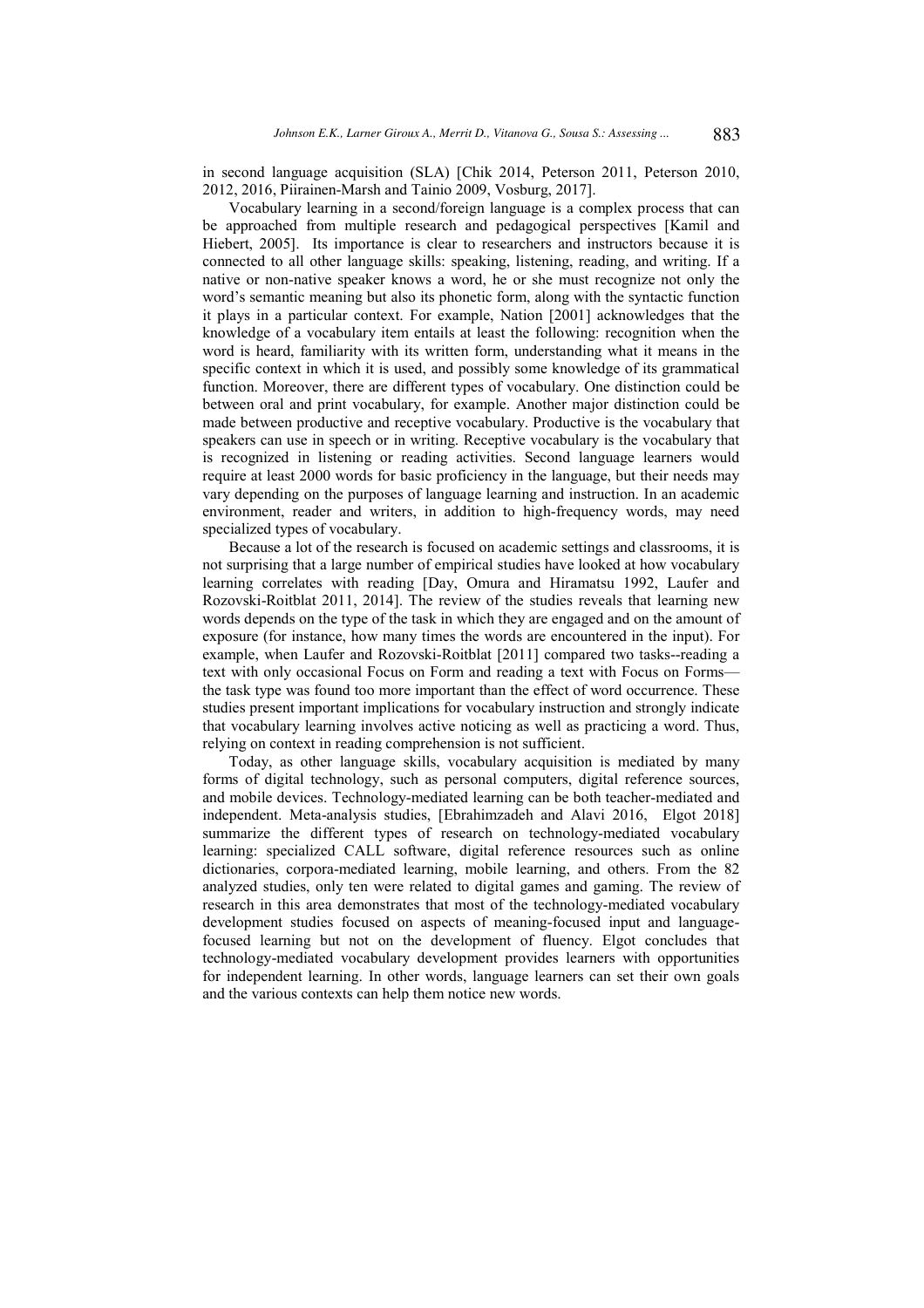Employing the concept of enjoyment, Ebrahimzadeh1 and Alavi [2016] investigated the effect that video games have on motivation in second language vocabulary learning. The authors claim that if learners enjoy playing a digital video game, their focused attention, persistence, and replays—all important in vocabulary learning--could increase and enhance the acquisition process. This particular study uses a sample of 136 Iranian high school learners of English as a foreign language, and participants were randomly assigned into two major treatment groups: Players and Watchers. The video game was Warcraft III: The Frozen Throne. Twenty-one simple and compound noun phrases were selected from the game, based on four criteria, for example, words that were required for playing the game or words that were needed for collecting the currency of the game. Interestingly, these words were not supposed to be known to most of the participants as they were not high-frequency and were not typical vocabulary items in their regular textbooks. The study found that enjoyment through the game was correlated with vocabulary learning, and the two different treatments (Players and Watchers) did not show statistical significance in the end. The researchers conclude that game-enhanced language learning correlates with enjoyment experienced by learners, and this, in turn, could increase their motivation and persistence.

Other studies of foreign language learning [Reynolds 2017, Sylvén and Sundqvist 2012] focus on the role of digital gaming in incidental vocabulary acquisition, revealing a positive correlation between the two, while Zheng et al. [2015] analyze how MMOGs, like World of Warcraft, can foster vocabulary learning by chatting online, including with a native speaker, and through the appropriation of resources for quests in the video game. In Zheng et al.'s study, Conan, who is a Japanese learner of English interacts with a native speaker to negotiate the meaning of unknown words. The researchers argue that, "the WOW sequence of vocabulary learning reflects the participatory, collaborative, and distributed nature of learning" (p. 786).

Although SLA is an interdisciplinary field—containing competing theoretical approaches and diverse contexts of learning and teaching-communication and interaction in the target language have become increasingly important to scholars and practitioners. Examining the literature shows that sociocultural approaches have emerged as dominant in the investigation of the use of videogames [Lantolf and Thorne 2006, Ryu 2013]. Lantolf and Thorne [2006], for example, embrace activity theory to illustrate the nature of language interaction, asserting that SLA necessitates interactions that are repeated, collaborative, and occur within the situated contexts.

Drawing on sociocultural theory, Thorne [2008] outlines a framework to help analyze computer-mediated communication (CMC) and specifically the use of videogames as cultural tools that provide contextualized, immersive environments for meaning making and negotiation of meaning. He argues that educational researchers, teachers, and students themselves must recognize that CMC provides important opportunities for scaffolding and improving intercultural communication. Drawing on a case study involving a Ukrainian player and an American player, Thorne stressed the potential for videogames to provide a heightened sense of engagement as videogames encourage goal-oriented activities.

Many of the studies have explored interaction mediated through multiplayer videogames. Peterson [2012] used a sociocultural framework to explore four English language learners' language usage and attitudes toward gaming in an English-based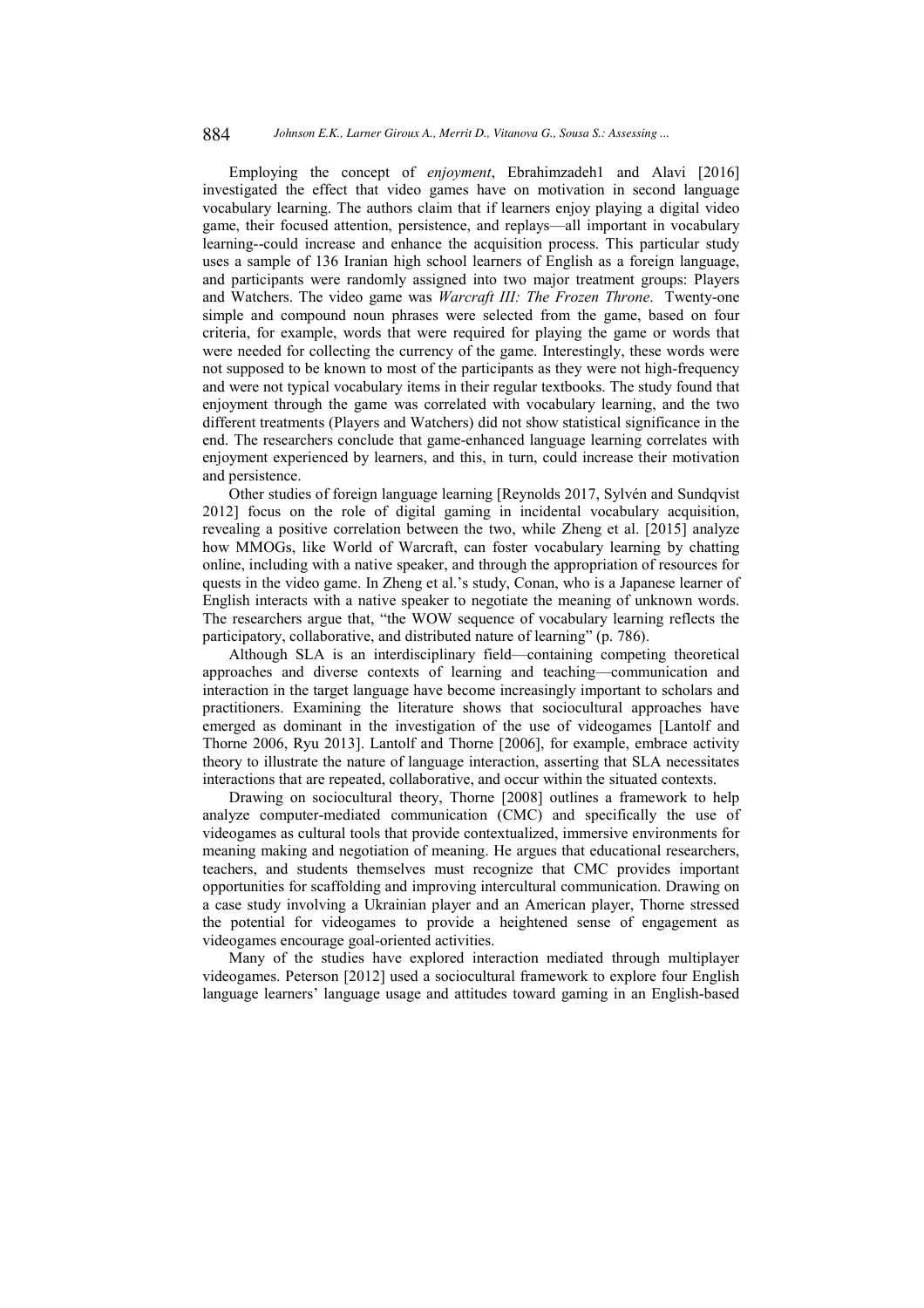massively multiplayer online role-playing game (MMORPG) environment called Wonderland. This predominantly qualitative study employed four participants between the ages of 23-25. One was from China, another was from Iran, and two were Japanese. The linguistic analysis centered on features of politeness as well as means of establishing and maintaining intersubjectivity. The study revealed that the participants' attitudes toward the game were largely positive even though they found the learning curve of mastering the game somewhat difficult.

In another study, Peterson [2016] conducted a critical meta-analysis of ten peerreviewed research articles, five of which were from a sociocultural theoretical orientation, and another group of five from a cognitive orientation. Peterson found out that, so far, the use of videogames in SLA has proven to support key concepts in sociocultural theory, such as collaboration, assistance, and co-construction of meaning. Videogames, Peterson claims, can help provide communities of practice for language learners. According to the study, cognitive and sociocultural perspectives are crucial areas in the investigation of interaction in videogame environments.

Piirainen-Marsh and Tainio [2009], while choosing Conversational Analysis (CA) as the main approach in their study, similarly focused on how language learners participate collaboratively by playing a one-person console video game called *Final* Fantasy X. Two male Finnish-speaking English learners took part in the study. The authors utilized CA to investigate the participants' other-repetition of lexical and prosodic linguistic elements from the video game characters. Although the learners chose to speak in their native language, Finnish, Piirainen-Marsh and Tainio observed that that they also frequently used language play to draw attention to prosody and English vocabulary because of humorous aberrances in English pronunciation. The study claimed that even though only one player could control the in-game avatar, both participants were actively engaged in the social actions and goals they wished to complete.

Reinders and Wattana's [2014] work points to the importance of communication and interaction in second language as well. In their study on willingness to communicate, the two scholars focused on 30 English language learners in Thailand who played a closed version of the MMORPG Ragnarok Online. Although the Thai learners rarely used English outside of the classroom, they were very familiar with playing MMORPGs in their native language. The authors shared the results from preand post-test questionnaires in relation to six 90-minute lessons the English learners had. Specifically, Reinders and Wattana utilized a mixed-mode approach, combining the questionnaire data with transcripts of written and oral speech produced by the learners while playing game; they also analyzed interview data. The study claimed that students' willingness to communicate and their perceived communicative competence increased significantly compared to the pre-test survey.

#### $1.3$ **ELLE** the EndLess LEarner: Language learning in videogame

This paper describes a study designed to investigate the efficacy of an educational SLA videogame ELLE the EndLess LEarner designed by the interdisciplinary team of authors, each drawing from their areas of expertise. This game is designed to be easily modifiable for researchers, language instructors, and language learners to allow for investigating of specific aspects of SLA in structured experimental settings to investigate the impacts of various types of term formats, the role of embodiment, and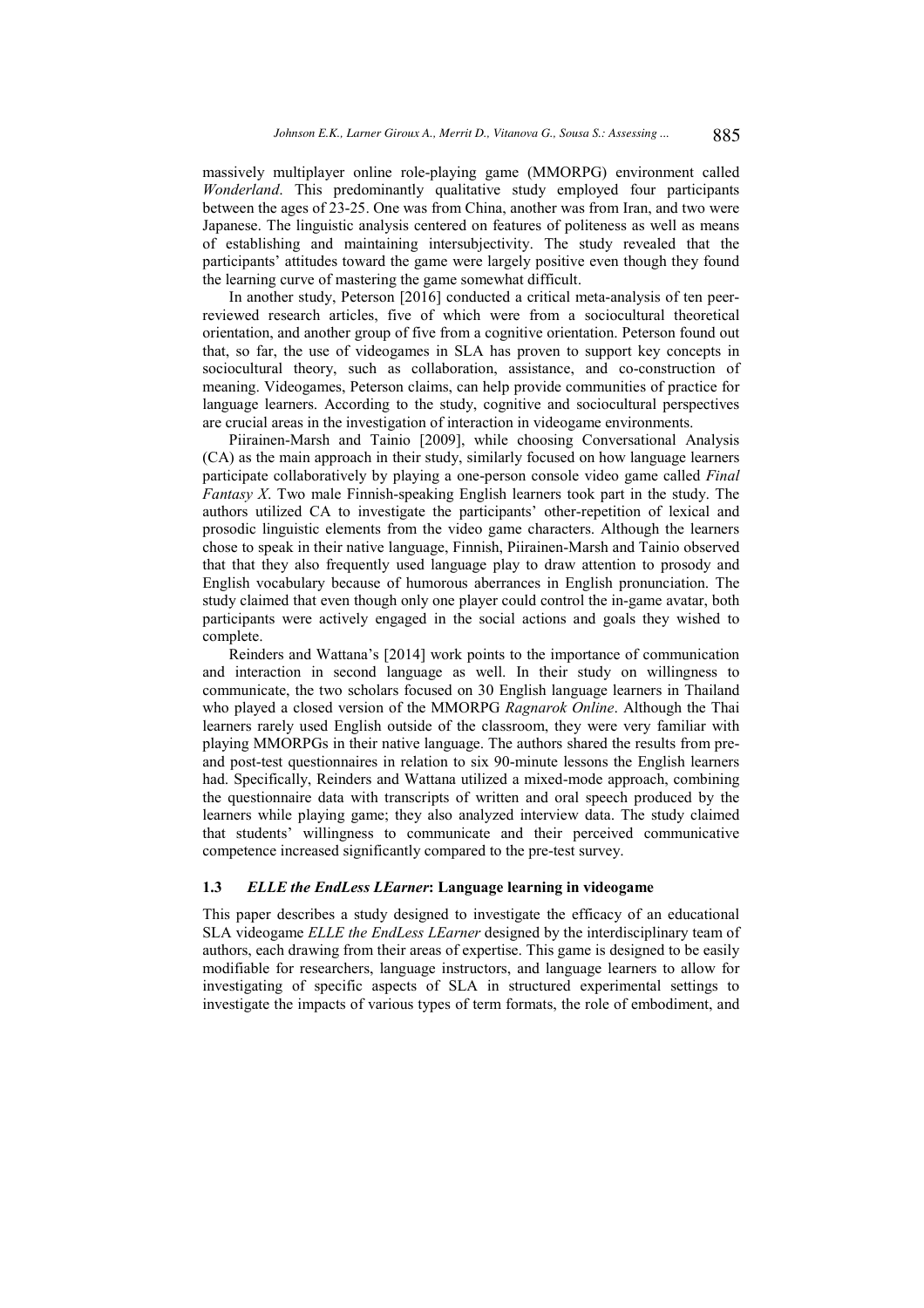even the role of various aspects of player identity, all while also allowing instructors and students themselves to customize their learning experience.

This novel game is playable using both VR and PC platforms, and it was created to be an engaging way for second language learners to practice foreign vocabulary terms. Because motivation is such an influential facet of learning a language, it seemed logical to the team that a game that allowed players to practice vocabulary terms-a traditionally mundane task that can be viewed by less eager learners as drudgery—should encourage language students to more readily and more frequently engage in vocabulary practice.

ELLE the EndLess LEarner is a robust database-driven game that can be easily customized for players to practice vocabulary words, phrases, and even pictograms from any semiotic domain, regardless of language or subject. Vocabulary retention is often a challenge for language learners and a frequent frustration for their instructors. The "endless" nature of this videogame encourages repeated practice of terms in several formats (text, image, and audio) in a game environment, which the authors believe lessens the learners' fear of failure. The game continues until players make 3 incorrect matches; then it displays the player's score and players may play again.

Though plans are in place to explore socio-cognitive variables of domain language acquisition, language learner identity, and more, in its current iteration, ELLE, across modalities, is basically a translation game for vocabulary practice. In all 3 versions of ELLE, players are constantly in motion and have to select the correct translation for the term that appears. Currently, the possible matching media are English text to Portuguese text, Portuguese text to English text, Portuguese text to image, spoken Portuguese to English text, and spoken Portuguese text to image. Players gain 10 points for each correct match across platforms, and the door toward which their avatar is running opens. Incorrect matches lose 10 points and the avatar breaks through the unopened door. Additional corrective feedback is provided to the player by means of the term cards themselves: correct answers are shown with a checkmark overlaid on top of the term, and incorrect answers are shown with an X mark on them (Figure 1).

The VR version of ELLE has the player running straight through a rather sparsely decorated museum. The player is presented with a term (spoken in Portuguese, written in English, written in Portuguese, or an image) that must be matched with the corresponding image or text translation. The term to be matched is presented beside the door they are running toward, while the 3-5 match selections (3 for easy level, 4 for medium, and 5 for hard) appear above the door. They must use the handheld game controller to point and click a laser at the corresponding correct match over the door. If their choice is correct, the door will open. If the choice is incorrect, the door will remain closed and the avatar will simply 'break' through the door, to indicate to the player the inaccuracy of their choice. Additional game elements are included in this version—brick walls that players need to dodge by stepping left or right—intended to increase player engagement and embodiment by encouraging them to physically move throughout the game. Players earn 10 points for correct matches and 1 point for dodging each obstacle. They lose 10 points for incorrect matches and 1 point for not dodging an obstacle. During this time, the correct match is highlighted by a checkmark and the incorrect selections receive X marks over them to help the player understand the answer (Figure 1).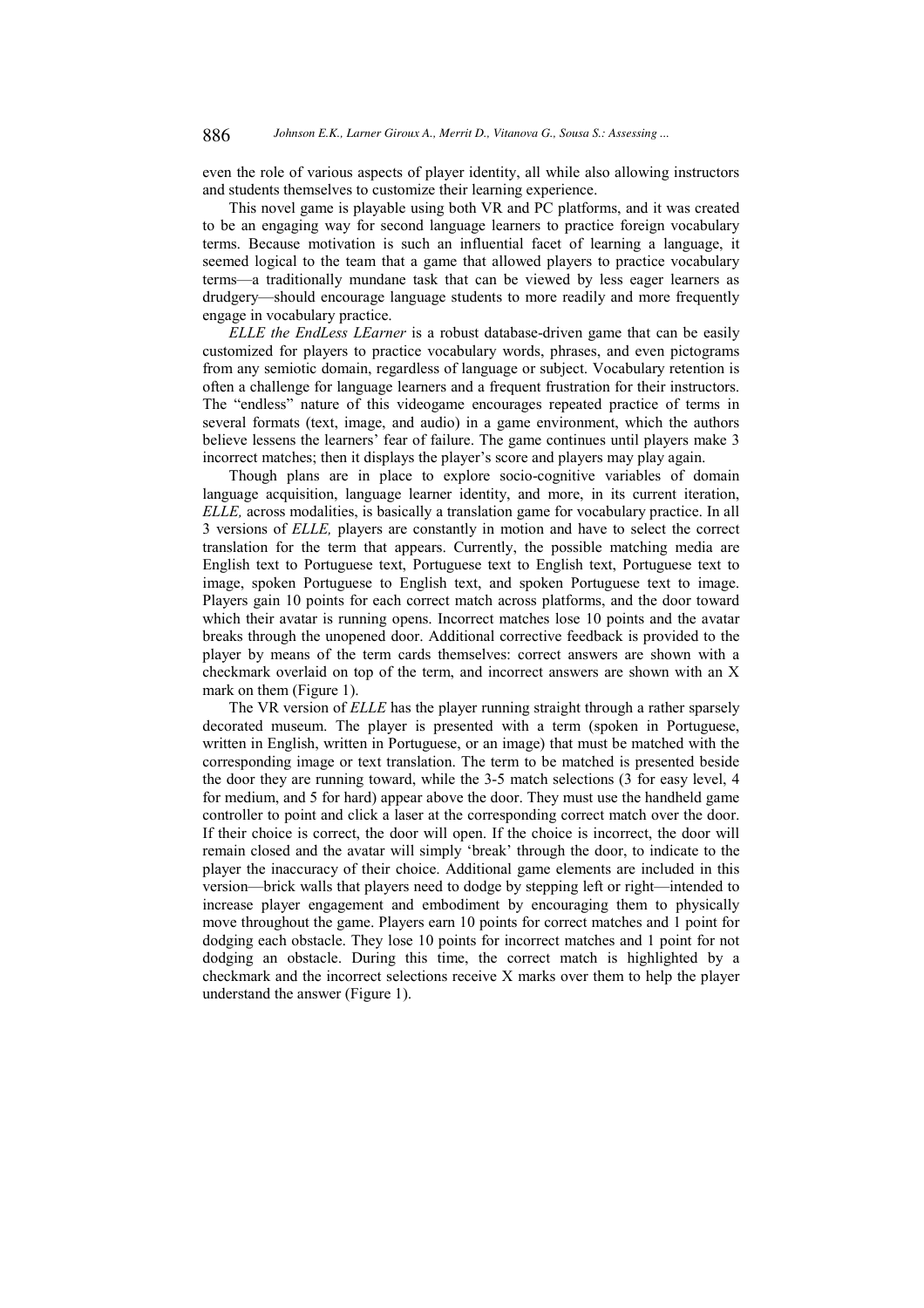

Figure 1: Screenshot from ELLE VR, incorrect match selected

In an effort to increase player engagement, additional obstacles were added in the game. The player must dodge virtual brick walls (VR and over-the-shoulder versions) or hurtle blocks (side-scroller version). Each obstacle that is avoided earns the player an additional point. Obstacles that are not avoided break apart, and points are not awarded. Obstacles such as these are common and expected in endless runner videogames, and the design team felt they would add to player motivation and enjoyment. The game will continue to randomly generate matching puzzles until the player incorrectly matches a total of three terms. At this point, the round ends, and the screen displays the player's total score, a list of the terms the player has matched, and the choices they were presented.

The PC over-the-shoulder (OTS) version of ELLE is played on a desktop computer but retains a similar point of view as the VR version (Figure 2). In the OTS version, the players' view is just behind their avatar, so they can see it running in front of them. To control the avatar in this game, players utilize the arrow keys to move left and right to dodge the same brick walls as the VR version. In this version, terms are presented above a series of 3-5 doors (3 for easy, 4 for medium, 5 for hard). Above each door is a possible translation option. To select a translation, the player must direct their avatar left or right into the corresponding doorway. If the selected term is correct, the door opens. If it is not correct, the door remains closed and the avatar breaks through it. Like the VR version, players earn 10 points for correct matches and 1 point for dodging each obstacle. They lose 10 points for incorrect matches and 1 point for not dodging an obstacle.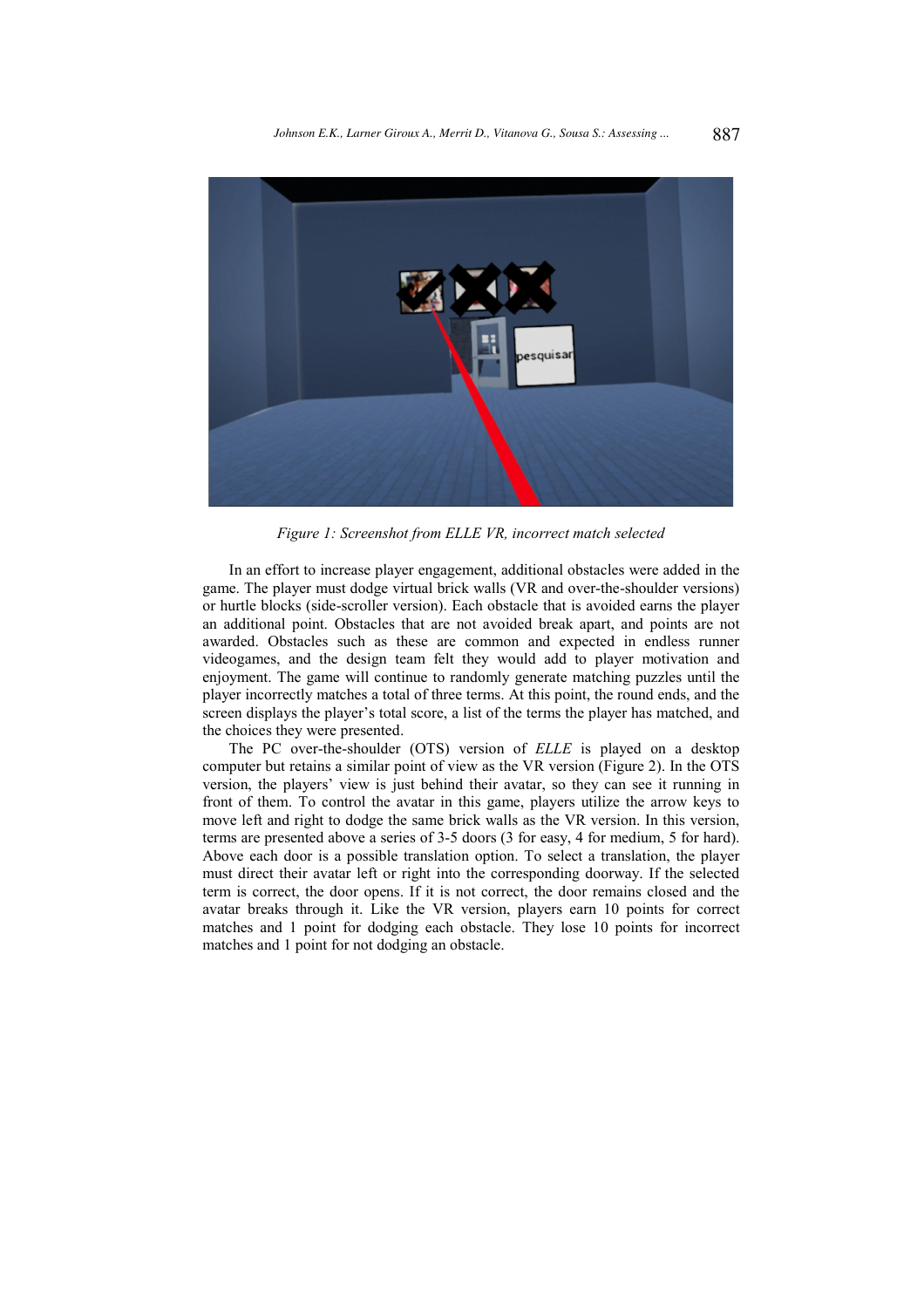

Figure 2: ELLE over-the-shoulder for PC, no match selected

The PC sidescroller version of ELLE is also played on a desktop computer but takes a side view of the avatar, which is continually running from left to right (Figure 3). This version has the player use the space bar to make the avatar jump over logs (in lieu of brick walls) and use the same key to jump when the term to be translated is directly under the correct match. This version went through several iterations to keep the controls intuitive but also allow the player adequate time to read the term and all of the choices. The version in the study appears to "jump ahead" of the avatar, presenting the player with the term and matches a few seconds before the avatar "arrives" at the puzzle. When the avatar reenters the screen, the term and its yellow arrow moves left to right under each of the 3-5 choices (3 for easy, 4 for medium, 5 for hard). The player must hit the space bar while the arrow is beneath the correct match. As in the other versions, if players select the correct match, the door opens for the avatar, and if they do not, the avatar "breaks" through the doorway. Like the other versions, players earn 10 points for correct matches and 1 point for dodging each obstacle. They lose 10 points for incorrect matches and 1 point for not dodging an obstacle.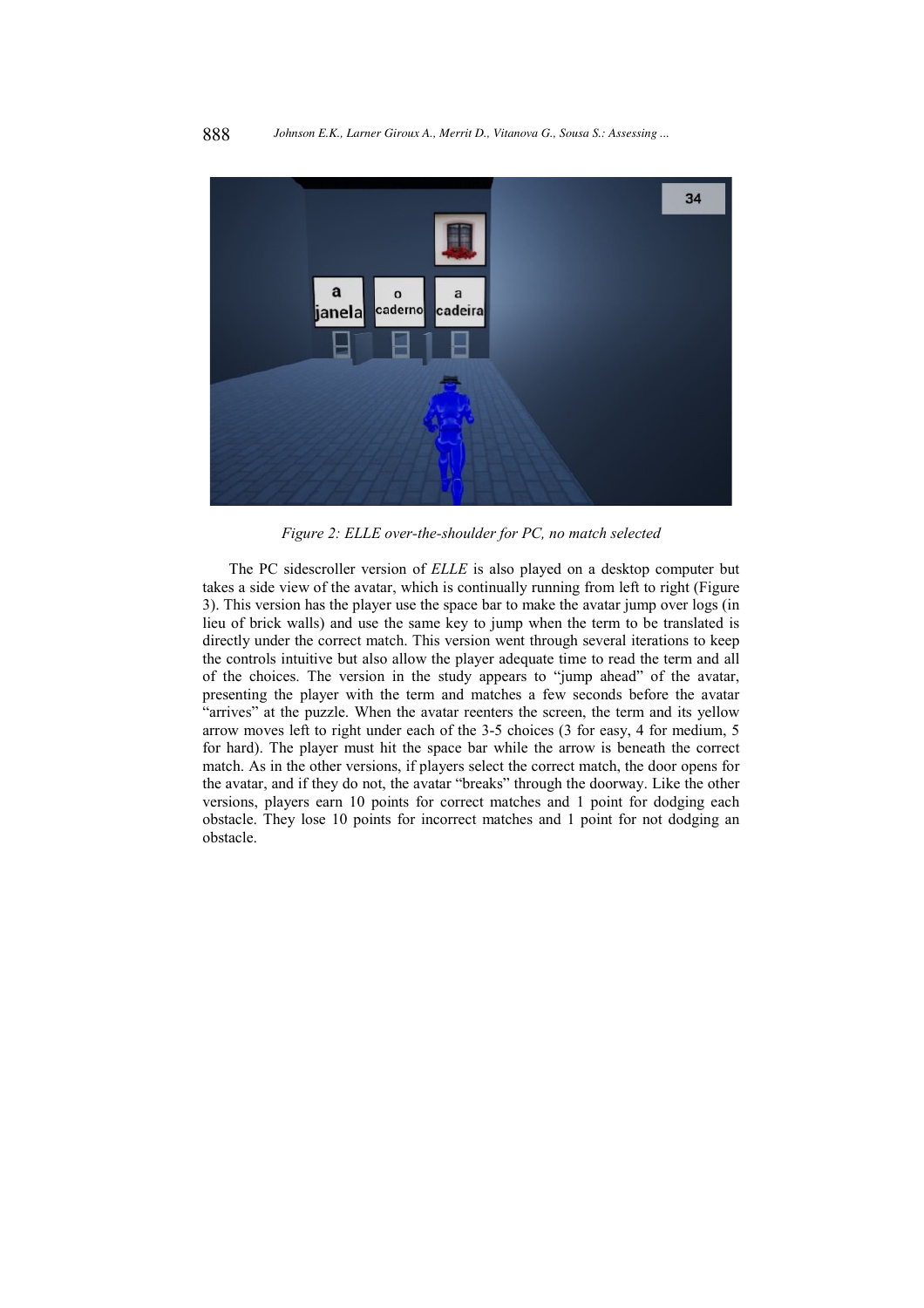

Figure 3: ELLE side-scroller for PC, match not selected

The control game, This or That, is a PC game that is played within our university's learning management system (LMS). Developed by our institution's Center for Distributed Learning, it is an electronic quiz game. The self-paced game presents the player with one term (English text, Portuguese text, or an image) and two choices for translation (Figure 4). The player uses the computer's mouse to click the image of their choice. There is no audio in this modality. Correct choices earn 1 point each, and incorrect images do not earn points. This game cycles through each of the terms 3 times (one image, one English text, and one Portuguese text) for a total of 30 questions and then concludes. Players in this study were asked to play again until their allotted 20 minutes of gameplay time was completed. This game was selected as a control because it is similar to physical and virtual flashcards, a common technique for studying terms for academic purposes. A commercial website popular with our students for studying, Quizlet (https://quizlet.com/) allows anyone with an account to create their own custom digital flashcards. The site boasts 335,784,000 study sets at the time of writing and 50 million monthly users (https://quizlet.com/mission). The authors selected the university-created This or That game for the control condition because it is so similar to this widely used format that students are likely to use to study on their own in the absence of other (even those potentially more engaging and effective) SLA activities.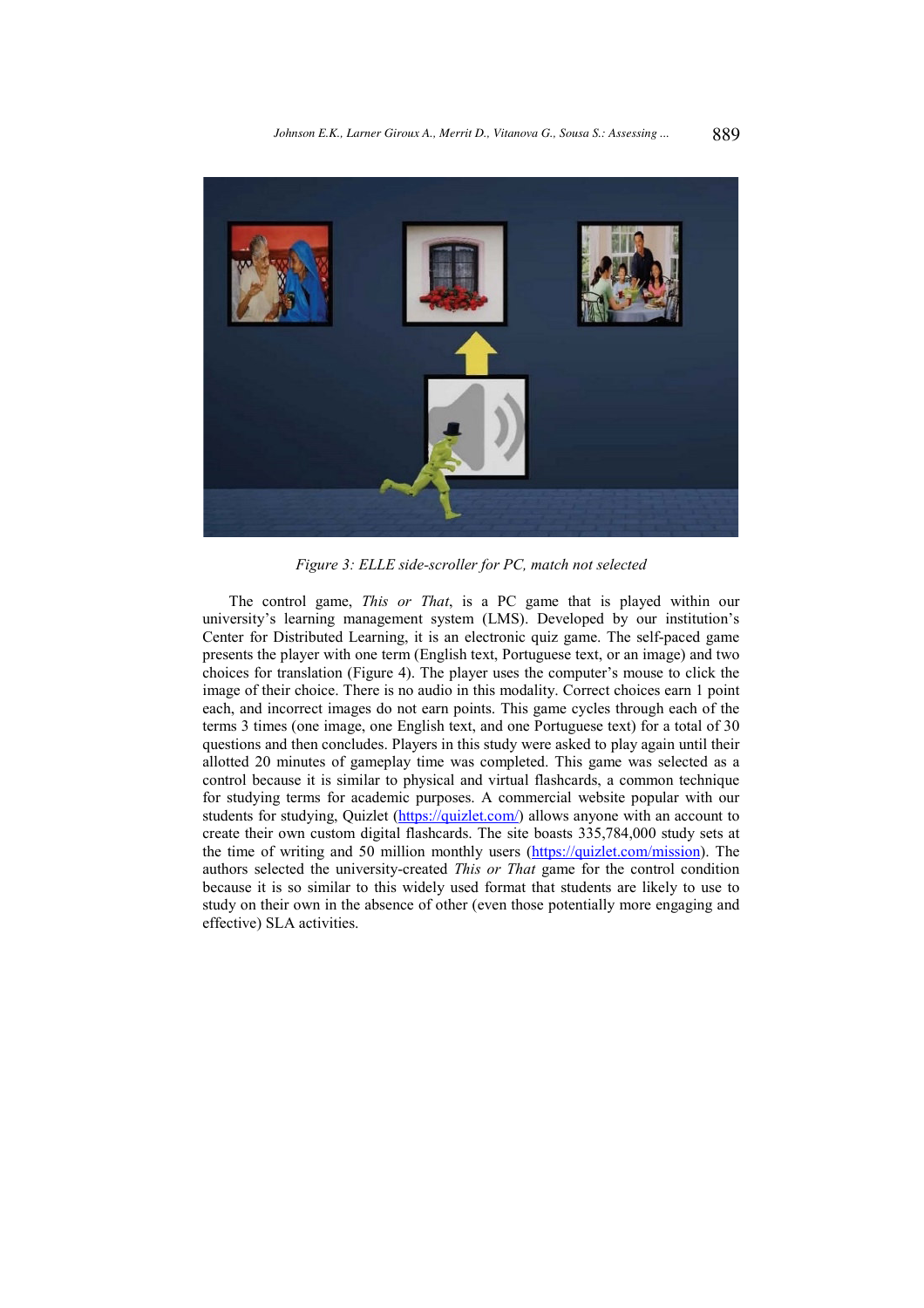

Figure 4: This or That, no match selected

Thus, the four games, while containing the same basic mechanic of matching terms and translations across formats, have different user interfaces. ELLE VR players point and click handheld VR controllers while using their whole bodies to move left and right to avoid walls. ELLE OTS has players use the keyboard's left and right arrow keys; ELLE SS relies solely on the keyboard's spacebar, and TOT has players click with the computer mouse. These are summarized in Table 1 as an easy reference to the main input differences in each condition.

| Condition       | <b>Player Controls</b> | <b>Player Actions</b>                                                        |
|-----------------|------------------------|------------------------------------------------------------------------------|
| ELLE VR         | handheld VR            | Point & click terms                                                          |
|                 | controllers            | Physically dodge virtual walls                                               |
| <b>ELLE OTS</b> | Keyboard arrow<br>keys | Move avatar left and right to:<br>select correct term doorway<br>dodge walls |
| <b>ELLE SS</b>  | Keyboard space         | Make avatar jump to:                                                         |
|                 | bar                    | select correct term                                                          |
|                 |                        | avoid obstacles (logs)                                                       |
| TOT             | Mouse                  | Select correct term                                                          |

Table 1: User interfaces in each condition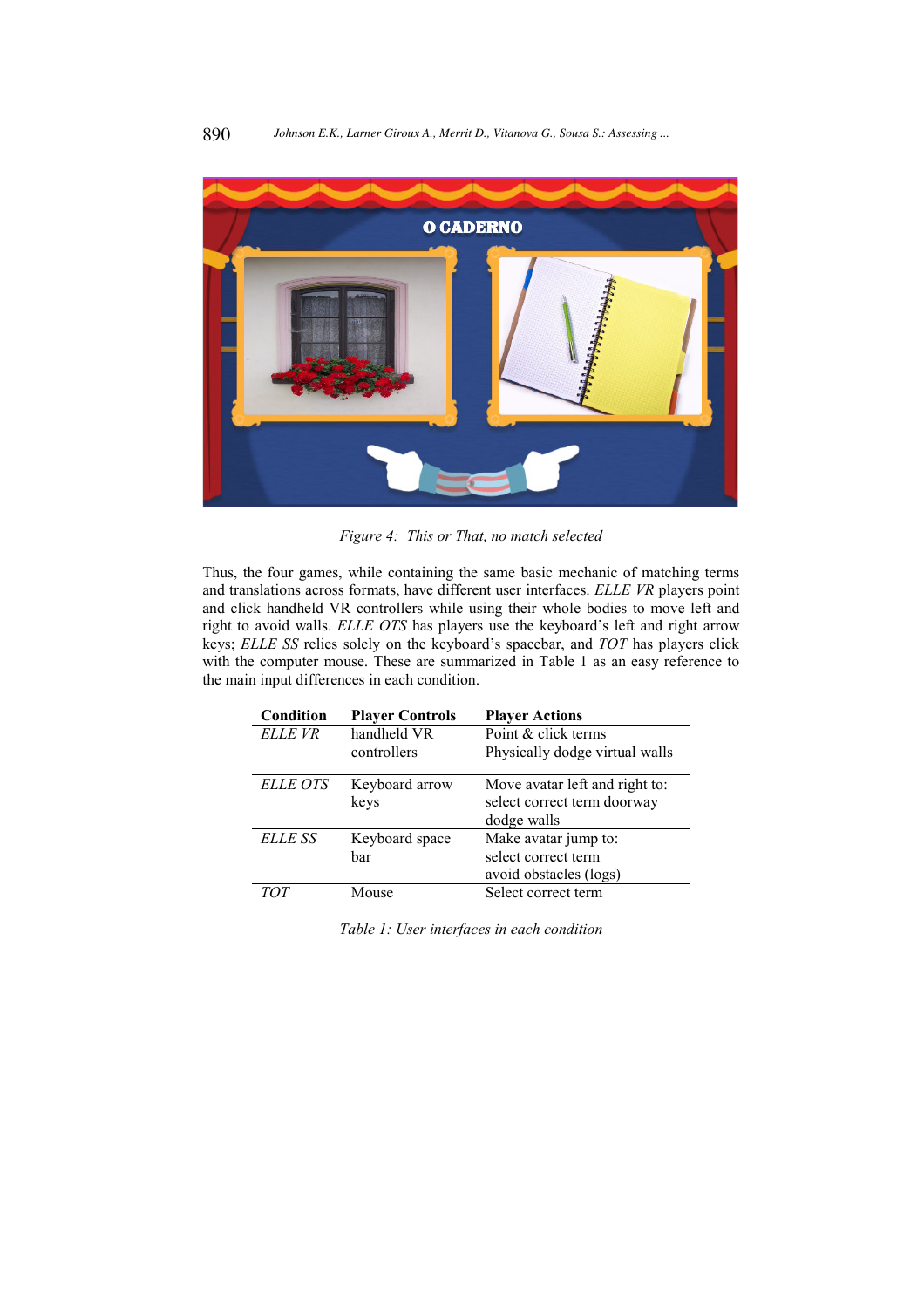#### $\boldsymbol{2}$ **Materials and Methods**

#### $2.1$ Participants

This study was comprised of 69 adults (ages 18-over 57; 34 males, 30 females, 6 choosing not to indicate gender) actively enrolled in courses at our university. The study was unfunded, though some professors chose to offer extra credit in various courses for participation. Participants were asked to select one of four cards—each card listed one of the 4 study conditions, and all cards lay face-down on a desk. If a participant selected a condition that was already in use (only one VR headset was available in the lab), they were simply asked to choose another card. The 4 conditions included: a VR version of ELLE the EndLess LEarner (n=19), a PC over-the-shoulder (OTS) view of ELLE (n=18), a PC side-scroller (SS) view of ELLE (n=18), and This or That (TOT), a PC flashcard game that acted as a control condition ( $n=15$ ). There were 5 participants not answering one or more user experience items, but because they had completed all of the items used in learning analysis, were excluded from the analysis of gameplay only and included in the learning analysis. One participant indicated that Portuguese was their native language, and so that participant's responses to the knowledge items were not included in the analysis, though they were retained in the gameplay analysis. A breakdown of demographics by condition is listed in Table 2.

| Condition       | N  | Gender Identity | Racial Identity      | Age Range    |
|-----------------|----|-----------------|----------------------|--------------|
| ELLE VR         | 19 | 10 Female       | 2 African - American | 10 age 18-24 |
|                 |    | 6 Male          | 5 Asian              | 5 age 25-34  |
|                 |    | 3 No Response   | 1 Hispanic           | 2 age 35-44  |
|                 |    |                 | 1 Multiracial        | 2 age 45-56  |
|                 |    |                 | 10 White             |              |
| <b>ELLE SS</b>  | 18 | 6 Female        | 1 African-American   | 15 age 18-24 |
|                 |    | 11 Male         | 4 Asian              | 3 age 25-34  |
|                 |    | 1 No Response   | 1 Hispanic           |              |
|                 |    |                 | 1 Multiracial        |              |
|                 |    |                 | 10 White             |              |
|                 |    |                 | 1 No Response        |              |
| <b>ELLE OTS</b> | 18 | 7 Female        | 1 African-American   | 10 age 18-24 |
|                 |    | 10 Male         | 3 Asian              | 7 age 25-34  |
|                 |    | 1 No Response   | 4 Hispanic           | 1 age $57+$  |
|                 |    |                 | 1 multiracial        |              |
|                 |    |                 | 7 White              |              |
|                 |    |                 | 2 No Response        |              |
| <b>TOT</b>      | 14 | 7 Female        | 3 African American   | 11 age 18-24 |
|                 |    | 6 Male          | 1 Hispanic           | 3 age 25-34  |
|                 |    | 1 No Response   | 1- Multiracial       |              |
|                 |    |                 | 7 White              |              |
|                 |    |                 | 2 No Response        |              |

|  |  | Table 2: Demographics of participants by condition |  |  |  |  |
|--|--|----------------------------------------------------|--|--|--|--|
|  |  |                                                    |  |  |  |  |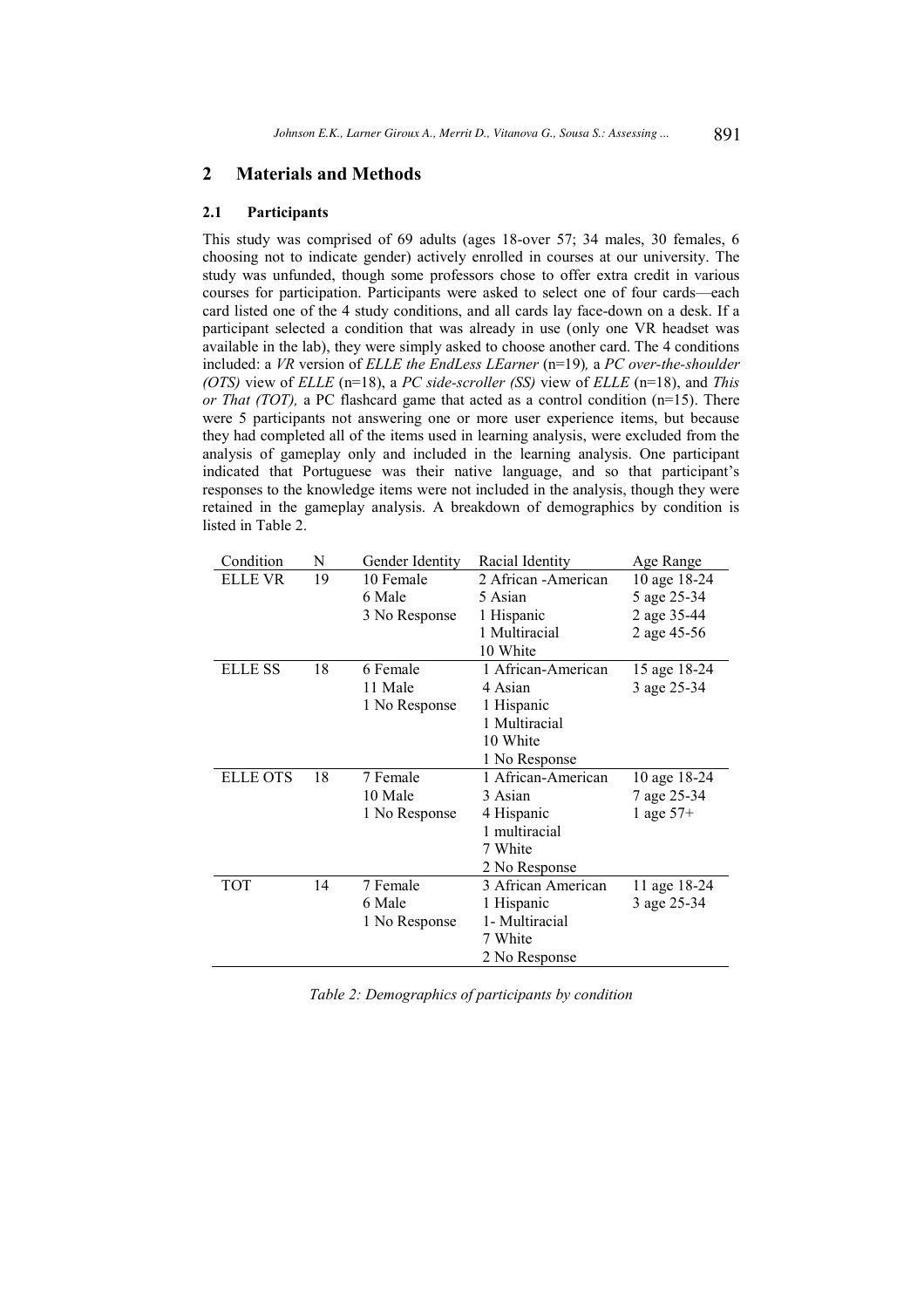#### $2.2$ Procedure

The three different modalities of ELLE used in this study were created using different builds from the same project base (the game-development platform, Unreal) and therefore consist of the same graphics and audio. They differ in the way the player controls the game as well as perspective the player sees. In the VR version, players do not see any avatar in their head-mounted display and use their bodies and handheld VR controllers to manipulate the game. In the PC over-the-shoulder modality, players see the back of the avatar's head and use left and right arrow keys to play the game. In the side-scroller version, players see the full avatar from the side and use the space bar only. This or That displays flashcards (the game has no avatar) and is played using the PC mouse.

All participants completed a survey that included items assessing their knowledge of the vocabulary terms in the game in addition to their expertise with non-English languages. Participants then played their randomly assigned game and completed a post-survey assessing knowledge of the same vocabulary terms as well as their gameplay experience and basic demographic information. Both the pre- and postsurveys were administered using a web-based questionnaire. Gameplay for all conditions was specified at 20 minutes, and the full study session had a duration of 30-40 minutes.

#### $2.3$ Learning and gameplay measures

#### $2.3.1$ **Vocabulary items**

All of the game conditions contained the same ten words, selected by the researchers from the textbook used by one of the authors in her university language courses [de Jouët-Pastré, C., Klobucka, A., Sobral, P.I., de Biaji Moreira, M.L., & Hutchinson, A. 2012]. These terms were specifically chosen for their ability to be depicted in picture form and for their dissimilarity to Spanish, which our initial study showed students at our university were particularly apt at guessing correctly on the pretest [Author 2017].

To assess vocabulary acquisition in each condition, we asked all of the participants to translate the ten words on the pre-test and post-test (Table 3). These items in the computer-based assessments presented the term in Portuguese and provided a blank box for the participant to type the English translation. These were scored as correct or incorrect  $(1 or 0)$ .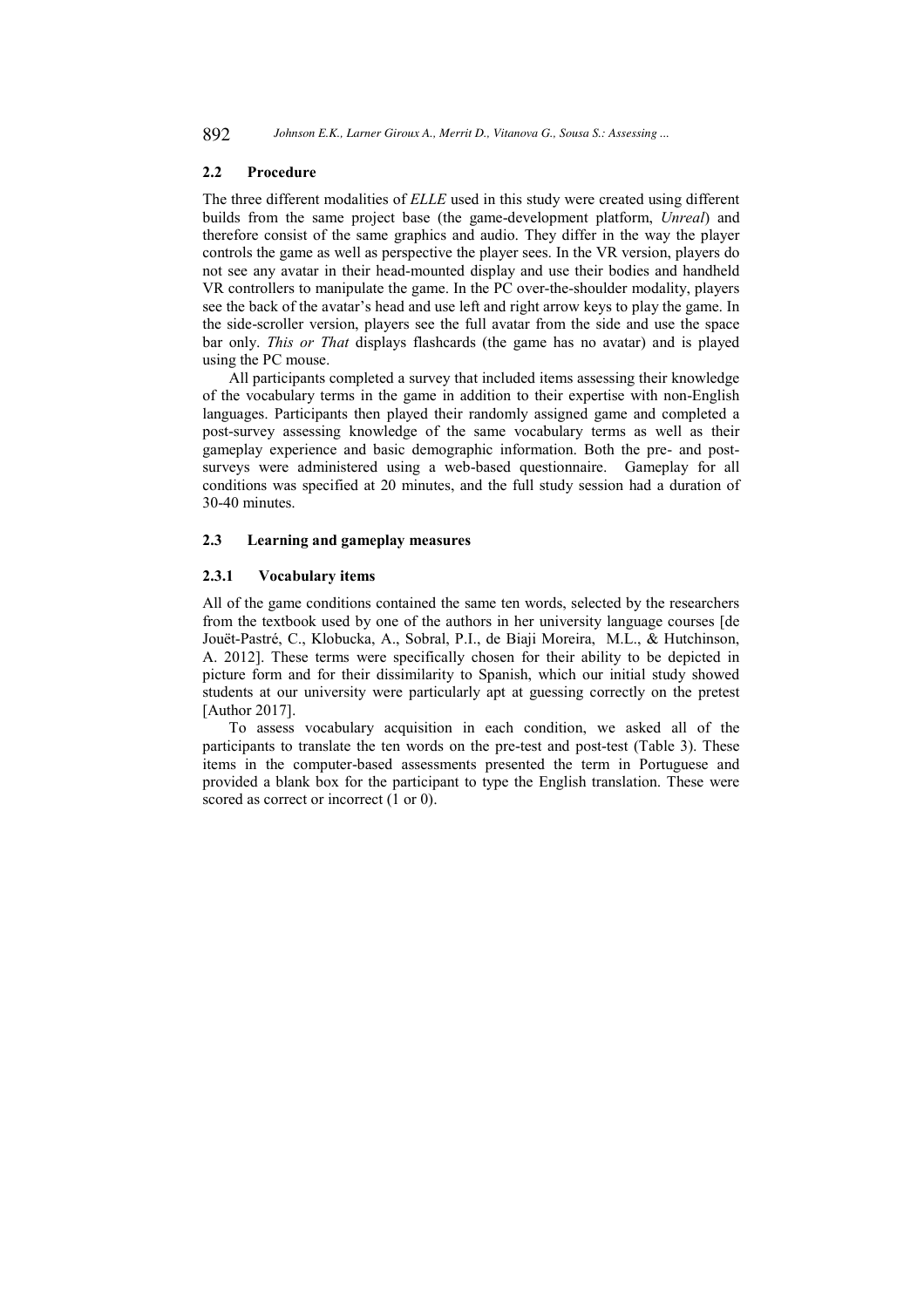| <b>Portuguese Term</b> | <b>English Translation</b> |
|------------------------|----------------------------|
| a cadeira              | the chair                  |
| a caneta               | the pen                    |
| a cartiera             | the desk                   |
| a janela               | the window                 |
| chato                  | boring                     |
| debaixo                | under                      |
| falar                  | to speak                   |
| jantar                 | to eat dinner              |
| o caderno              | the notebook               |
| pesquisar              | to research                |

Table 3: Terms included in all game conditions

#### $2.3.2$ **Gameplay items**

We were interested in investigating a variety of aspects of participant perception of gameplay. Our post-test utilized items from the Game User Experience Satisfaction Scale (GUESS) asking participants to use the same Likert scale to report their satisfaction with a game in nine categories: playability, narrative, play engrossment, enjoyment, creative freedom, video aesthetics, personal gratification, social connectivity, and visual aesthetics [Phan, Keebler and Chaparro 2016] as well as a videogame immersion questionnaire [Jennett et al. 2008]. Both of these assessments ask participants to self-assess their level of immersion within the videogame in response to Likert-scale statements. To avoid testing fatigue, we selected a total of 31 items, including at least one from each factor but several more from the factors more relevant to study and improvement of the game (i.e. we selected several playability items but only one assessing social connectivity, as all of the game conditions were single-player). Because the measures were previously validated individually, we determined it unnecessary to additionally test the reliability and validity of the combined instrument.

#### 3 **Results**

#### $3.1$ **Vocabulary Acquisition**

All groups improved their ability to provide the English translations for the ten Portuguese words (Table 4). The ELLE VR group improved their knowledge an average of 6.26 (SD= 2.35), while the ELLE OTS group improved 6.39 (SD=3.05). The ELLE SS group mean increased 7.82 ( $SD=1.88$ ), and the control group had the largest increase of 9.14  $(SD=1.10)$ . (Tables 4 and 5).

For the knowledge items on the pre-test, the mean for the ELLE VR group was .26 (SD=.733), the ELLE OTS group mean was .11 (SD=.323), the ELLE SS group mean was .67 (SD=1.910), and the TOT group averaged .36 (SD=.633).

893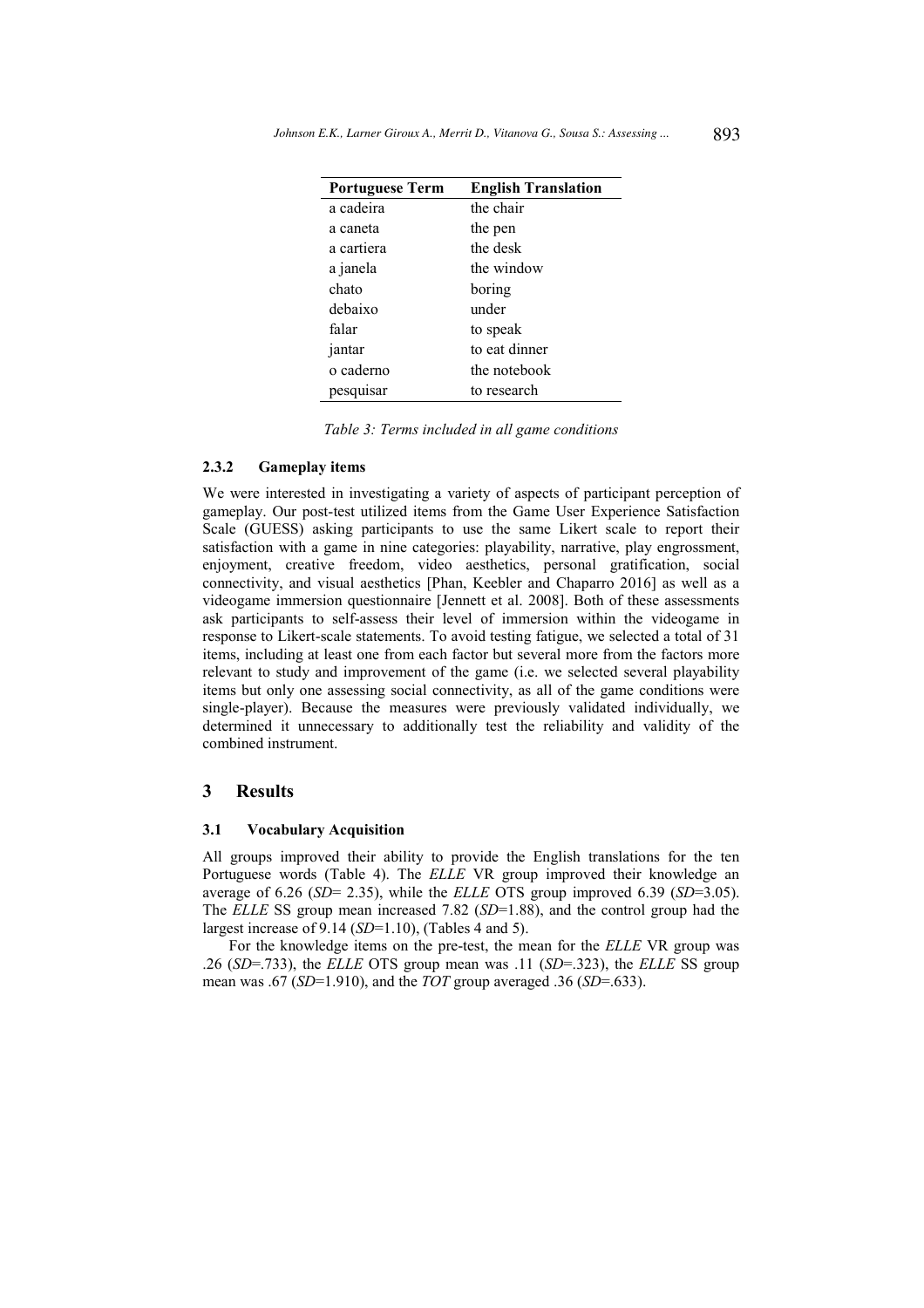| Condition       |    | <b>Pre-test</b><br>M (SD) |                  |      | Post-test<br>M(SD) | Gain<br>M(SD) |        |  |
|-----------------|----|---------------------------|------------------|------|--------------------|---------------|--------|--|
| <i>ELLE</i> VR  | 19 | .26                       | (0.73)           | 6.53 | (2.48)             | 6.26          | (2.35) |  |
| <i>ELLE</i> OTS | 18 | .11                       | .32)             | 6.50 | (3.13)             | 6.39          | (3.05) |  |
| ELLE SS         |    | .24                       | (.56)            | 8.06 | (1.98)             | 7.82          | (1.88) |  |
| TOT             | 14 | .36                       | .63 <sup>5</sup> | 9.50 | 1.09)              | 9.14          |        |  |

Table 4: Pre-test and post-test knowledge items by condition

|                       | <b>Sum of Squares</b> | df | <b>Mean Square</b> |       | Sig. |
|-----------------------|-----------------------|----|--------------------|-------|------|
| <b>Between Groups</b> | 98.654                |    | 32.882             | 5.995 | 001  |
| <b>Within Groups</b>  | 356.515               |    | 5.485              |       |      |
| Total                 | 455.159               | 68 |                    |       |      |

### Table 5: ANOVA of learning gains

When knowledge gains were compared among the number of languages participants reported any experience with (any language they mentioned having any level of prior knowledge of on the pre-test), the mean increase is slightly higher for each additional language about which the participant reported listed as being knowledgeable in any capacity, ranging from 6.40 for those exposed to only one language other than their native tongue, to 8.80, for participants who listed having some knowledge of 5 different languages. We speculate that the process of learning a second language is likely similar to learning a third, fourth, etc. and that these participants may have the ability to scaffold their learning of the vocabulary in this study onto prior foreign vocabulary learning.

Interestingly, this pattern was not as noticeable when comparing knowledge gains to participants' self-reported language abilities. We used participants' freeform reporting of their level of experience with non-English languages to place them on an 8-point "language abilities" rubric. This rubric was author-created and attempted to further assess the data for any connection between prior SLA experience and learning gains in this study. Participants reporting knowledge of 4 or lower on a scale from 1-10 of one additional language were assigned a rubric score of 0. If participants reported their fluency in only one additional language as a 5 or above, they were rated a rubric score of 1, and so forth (Table 6).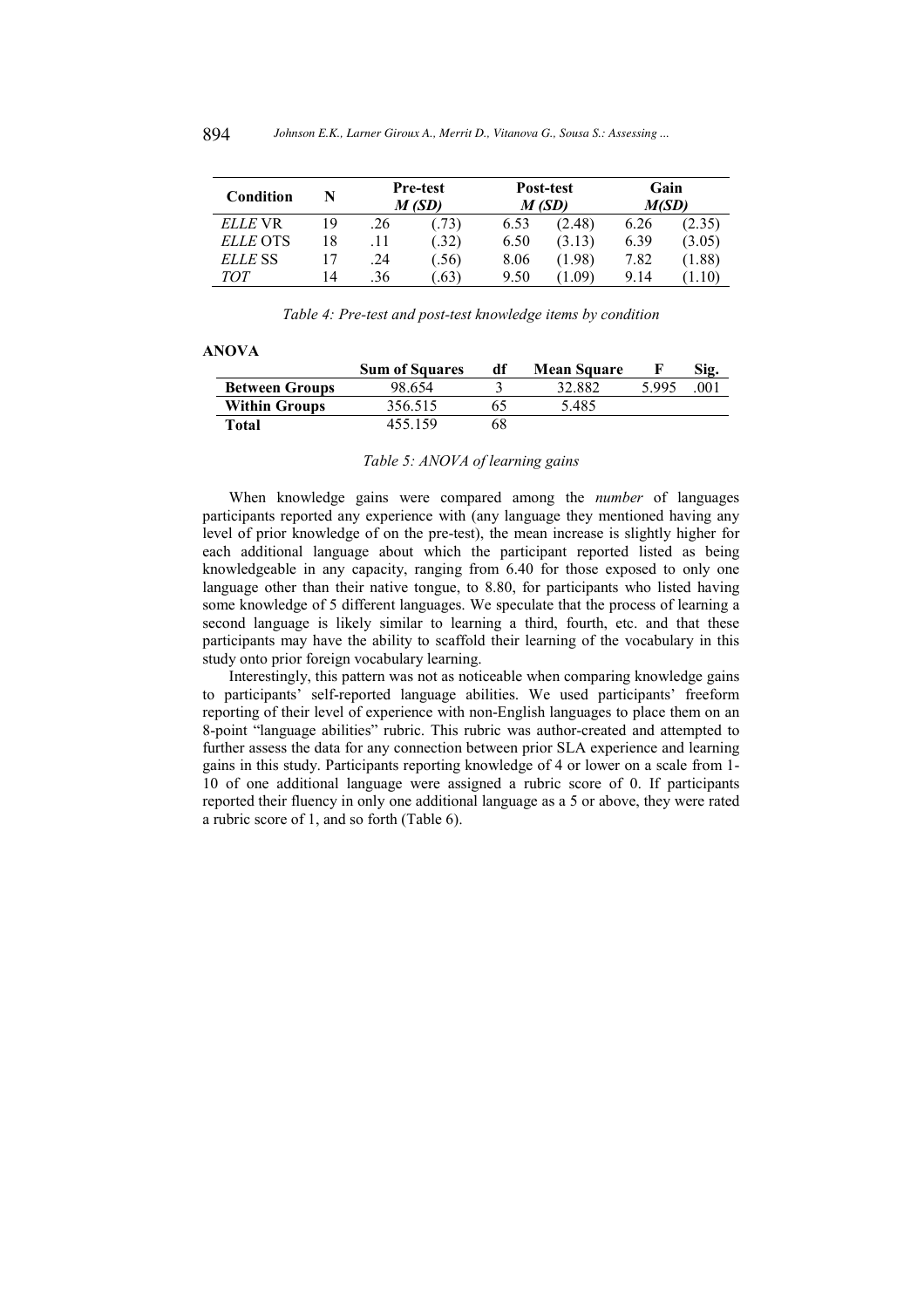| <b>Score</b> | Language experience, rated on a score of $1-10$ (with $10 =$ fluent)  |
|--------------|-----------------------------------------------------------------------|
|              | One language, under 5                                                 |
|              | One language over 5 OR two languages under 5                          |
|              | One language over 5 AND one language under 5                          |
|              | Two languages over 5 OR one language over 5 and two languages under 5 |
|              | Two languages over 5 AND one language under 5                         |
|              | Three languages over 5                                                |
|              | Three languages over 5 AND one language under 5                       |

### Table 6: Language abilities rubric

#### $3.2$ Player experience

Players indicated on a 5-point Likert-scale their level of agreement to statements regarding their perception of the gameplay. Of the nine factors included on the GUESS [Phan et al. 2016], we were interested in the factors dealing with playability, play engrossment, enjoyment, personal gratification; as well as immersion, which was measured using items from Jennett et al. [2008].

A multivariate ANOVA (MANOVA) with the five dependent variables (playability, engrossment, enjoyment, gratification, and immersion) showed that Box's M was not violated, so Wilks' Lambda was used. The Wilks' Lambda of the player experience items was .477, F (3.117, 15.000) = 152.232,  $p < .001$  (Table 7), showing there are significant differences among groups.

Results of the test between subjects were significant for playability, engrossment. enjoyment, and immersion. Though the effect size for gratification was not significant at .05, a moderate effect was apparent at .079, which could be due to the small sample size  $(N=68)$  as well as the small number of items in this category (only 2).

| Dependent Variable df F |   |                 |      | Partial $\eta^2$ |
|-------------------------|---|-----------------|------|------------------|
| Playability             |   | 5.976 .001      |      | .233             |
| Engrossment             | 3 | 4.662 .005 .192 |      |                  |
| Enjoyment               | 3 | 4.172 .010 .175 |      |                  |
| Gratification           | 3 | 1.695 .178 .079 |      |                  |
| Immersion               |   | 4 2 8 4         | -008 | - 179            |

### Table 7: Between-subjects effects

Players found the control TOT game to be the most playable, followed by ELLE VR, ELLE SS, and ELLE OTS modalities. The VR version of ELLE was reported to be the most engrossing and enjoyable, followed by the ELLE SS, ELLE OTS, and TOT modalities, respectively (Table 8).

Participants rated the VR ( $M<sub>Δ</sub>=.576$ ,  $p=.003$ ) modality as more playable than the OTS version, and the TOT ( $M<sub>Δ</sub>=.638$ ,  $p=.003$ ) version as more playable than the OTS, though playability violated the assumption of homogeneity of variances (Levene's F  $(3,59)$  =2.792, p=.048). On the engrossment items, participants rated ELLE VR (M<sub>A</sub>=1.075,  $p = .008$ ) and ELLE SS (M<sub>A</sub>=1.056,  $p = .009$ ) higher than TOT. Similar trends were seen in player enjoyment, with ELLE VR ( $M<sub>A</sub>=1.063$ ,  $p=.012$ )

895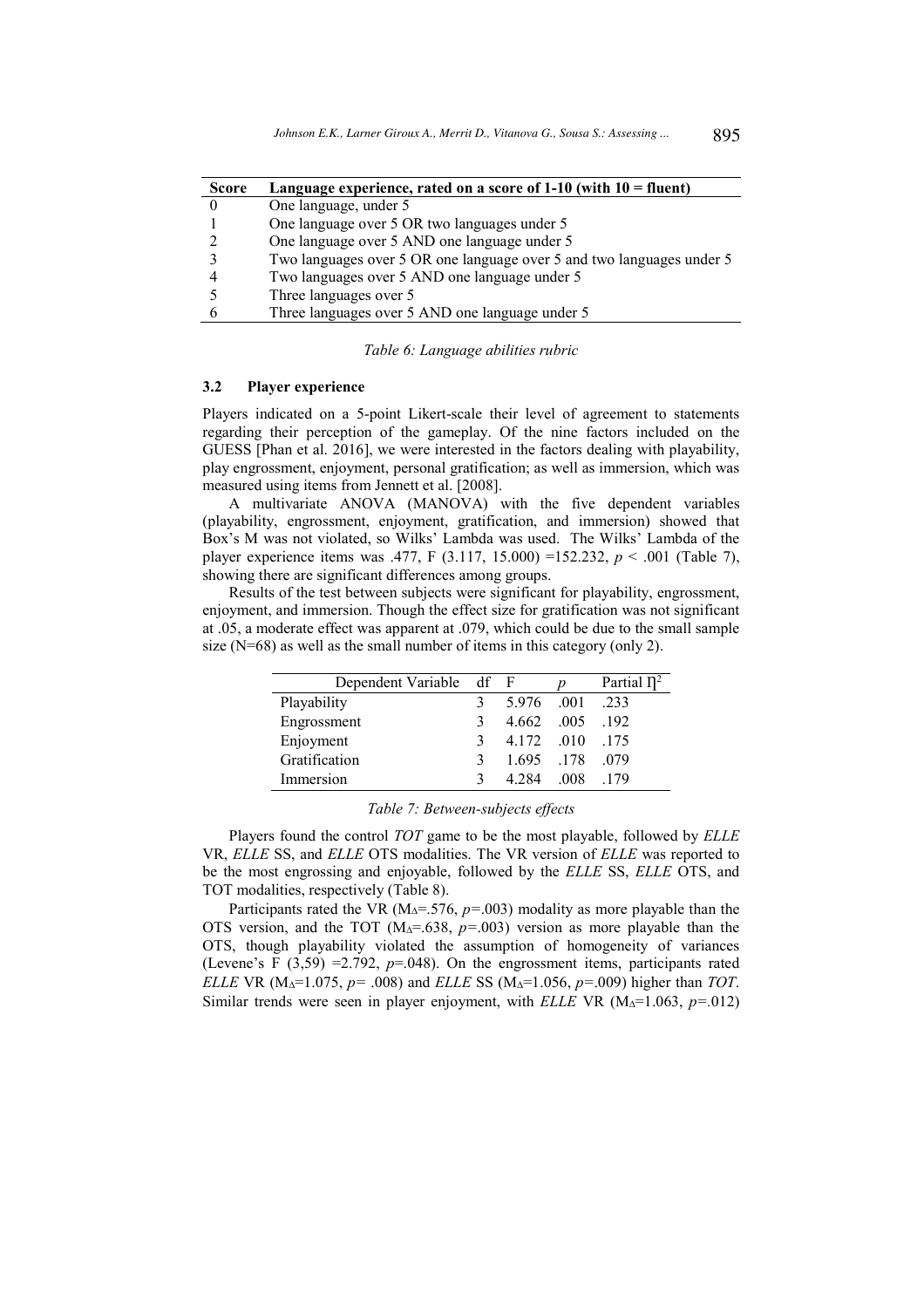and ELLE SS (M<sub>A</sub>=.972,  $p=0.024$ ) again ranking above *TOT*. Participants reported higher feelings of immersion for the ELLE SS ( $M_A$ =.815,  $p=0.011$ ) modality over TOT. No significant differences were found between the 4 conditions for the gratification items (Table 8).

|               | ELLE VR<br>M(SD) |        | <b>ELLE OTS</b><br>M(SD) |         | ELLE SS<br>M(SD) |        | <b>TOT</b><br>M(SD) |        |
|---------------|------------------|--------|--------------------------|---------|------------------|--------|---------------------|--------|
| Playability   | 4.788            | (.383) | 4.213                    | (.524)  | 4.589            | (.547) | 4.850               | (.271) |
| Engrossment   | 3.686            | (.960) | 3.271                    | (.863)  | 3.667            | (.750) | 2.611               | (.862) |
| Enjoyment     | 4.147            | (.656) | 3.625                    | (1.118) | 4.056            | (.889) | 3.083               | (.821) |
| Gratification | 4.471            | 646    | 4.354                    | (.970)  | 4.778            | (.443) | 4.250               | (.653) |
| Immersion     | 3.719            | (472)  | 3.368                    | (.851)  | 3.963            | (.620) | 3.148               | (.751) |

Table 8: Tukey's HSD

#### $\overline{\mathbf{A}}$ **Discussion**

This study indicates vocabulary retention can occur effectively using videogames. All participants increased their ability to translate the terms included in the game from Portuguese to English. The differences in participant learning between conditions can be analyzed to suggest modifications to strengthen their teaching efficacy. The highest learning increase was seen by participants in the control flashcard condition, TOT. This game is an electronic simulation of a deck of 30 flashcards, with each term represented in the deck on three different cards. There are no walls or other game elements in the game between the terms; participants make their selection, the computer indicates if the choice was correct or incorrect, and the next term and pair of options appears. Players matched English text to Portuguese text, Portuguese text to English text, and Portuguese text to images. There was no audio in this game, and the assessment used to measure learning also did not include audio, so participants spent their full 20 minutes of allotted gameplay time viewing terms and images. All participants completed this game at least once during the timeframe and the majority repeated the game, viewing the full deck multiple times in the 20 minutes. Thus, they were exposed to each term more frequently, which presumably helps to explain these participants' higher scores on the post-test.

Without the distractions of the walls and the constant movement through the game, participants in this condition were better able to focus solely on the written terms and images. This aligns with work on cognitive load [Plass, Moreno and Brünken 2010]. It appears, however, that the lack of distractions had a negative impact on player engagement. This group's average engagement score was the lowest of any of the three conditions, and a few participants commented on their way out that they were glad they could finally stop playing that game. This is also demonstrated on the posttest item that asked participants to rate their agreement with the statement, "If given the chance, I want to play this game again." Average responses by condition showed TOT with the lowest agreement at 3.01, followed by ELLE SS at 3.67, ELLE OTS with 3.94 and ELLE VR with the highest agreement average of 4.11.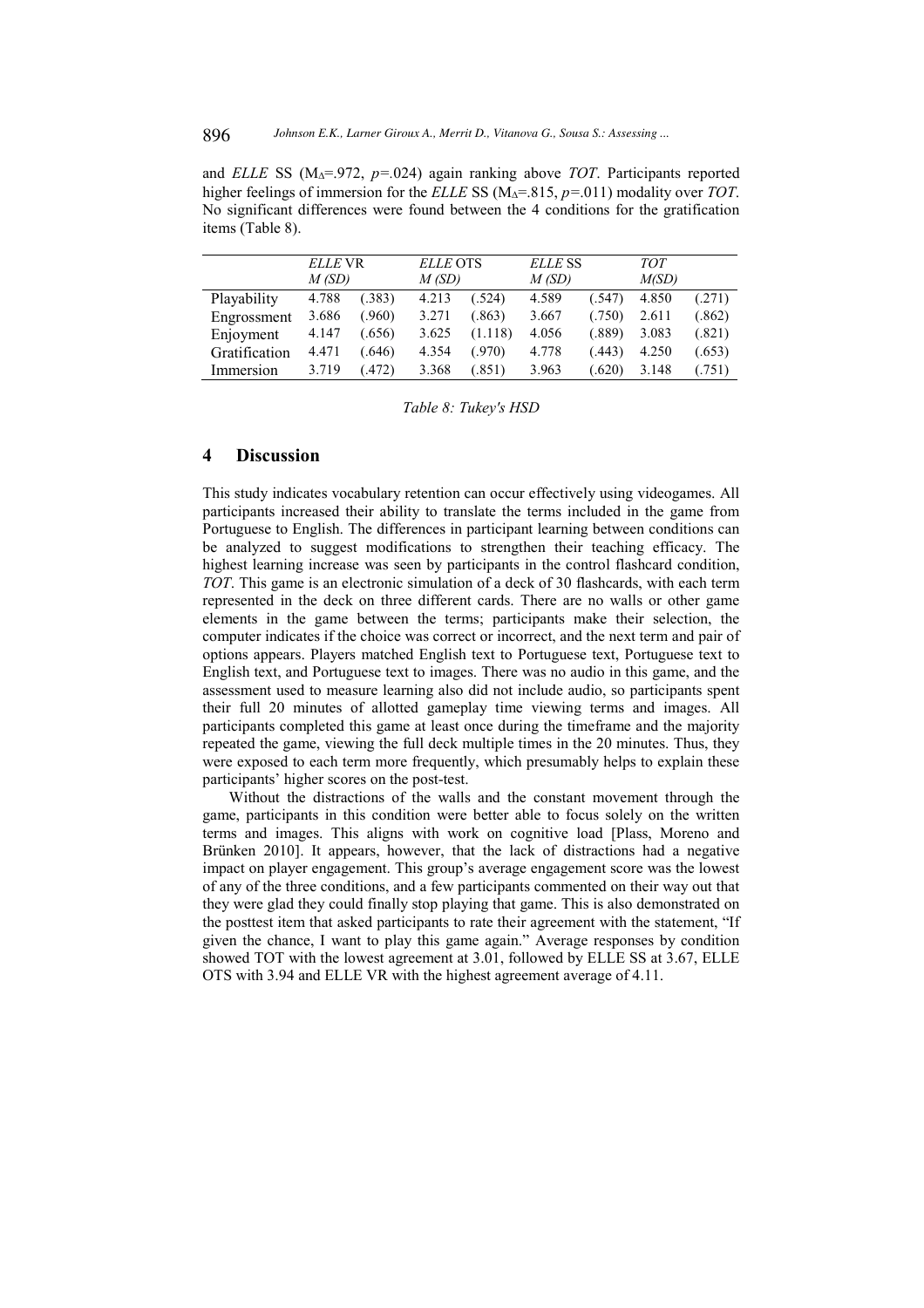One of the main goals of most VR experiences is that of engrossment. With the positioning of the VR headset over the participants eyes and (with most models) headphones over their ears, participants are ostensibly unable to focus on anything other than the VR game. We see this as a potential benefit for educational games on this platform—when learners are be distracted by their phones, friends, or anything else, it stands to reason that they may be more effectively acquiring knowledge from the game. This is evidenced in the responses to the engrossment items (Table 7).

Similarly, it is important to note the differences in the frequency words are presented to players in the ELLE versions. In these games, the player's running speed increases when they successfully dodge obstacles (logs in ELLE SS and brick walls in ELLE VR and ELLE OTS). Therefore, it is reasonable to assume that players who were more adept at avoiding these obstacles moved through the game at a faster pace and therefore experienced more opportunities to practice vocabulary translation than players who remained at the slower starting pace throughout the game.

Because frequency of exposure to new vocabulary terms is an important aspect of learner vocabulary retention [Laufer and Rozovski-Roitblat 2015] this is an important aspect of the game conditions to investigate since it is likely that players who have some skill in videogame movement will interact with far more terms in the same amount of play time at the faster pace than their less adept peers. Future work will include pretest items asking participants to list gaming experience to fully analyze this observation.

Likewise, because the mean vocabulary gains were noted to increase with the number of languages participants reported having any level of prior experience with, a vocabulary acquisition game such as ELLE may better serve leaners with prior language experience, at least without prior instruction in the language they are acquiring in the game, as they experienced in the laboratory setting. On the other hand, this pattern may also simply be indicative of these participants' overall abilities to acquire foreign vocabulary terms - prior knowledge affords the content retention strategy known as scaffolding, where knowledge of similar content eases the learner in grasping and retaining new concepts by way of comparing and contrasting them to the prior knowledge (Gee, 2003). In the case of this study, players with more SLA experience may have drawn upon additional cognitive and metacognitive strategies for learning such information that they may have acquired during previous SLA experiences. This study was aimed at assessing the potential of the games to augment traditional language instruction. In this regard, we view the endeavor as a positive indication that when coupled with traditional language instruction in a university Portuguese language course next semester, rather than in isolation in a laboratory setting, it has great potential to enhance language learning.

Participants' reports of engagement are promising for the ELLE modalities. All 3 versions of ELLE seem to keep player attention, which is typically difficult to do using more traditional vocabulary practice methods—even some participants playing the control game appeared reluctant to continue playing TOT over and over for the full 20 min. Players in the VR condition of ELLE reported higher levels of playability and enjoyment than the other conditions. ELLE VR players also rated the game second-highest in play engrossment, personal gratification, and immersion. This metric is vital for an educational game like ELLE, as we intend for it to be used as out-of-class practice to reinforce the rich, contextual language instruction taking place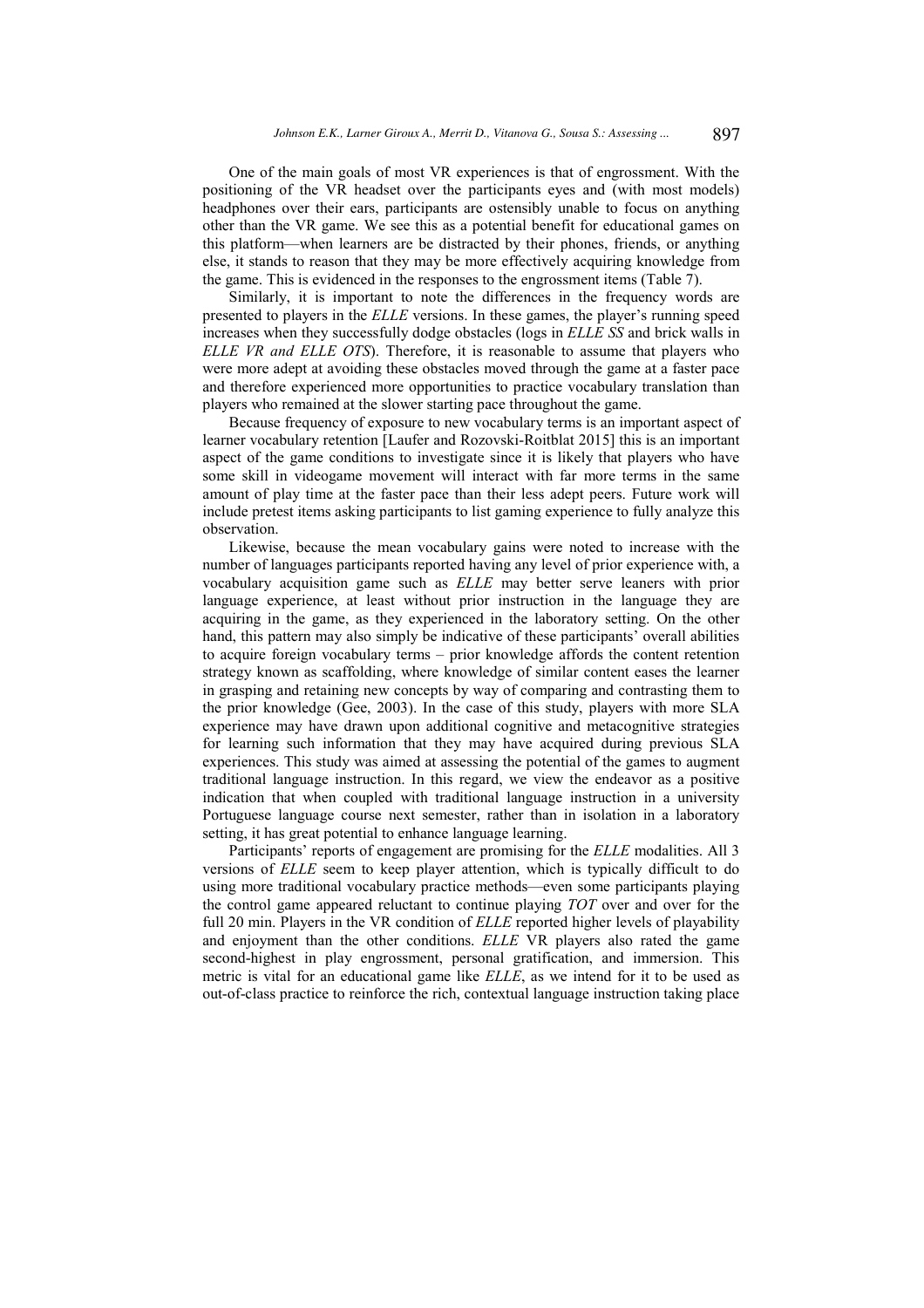within the classroom, though it is important for future work to take into consideration the potential novelty effect of the new technology [Clark 1983].

#### 5 **Conclusions and Future Work**

This study has informed future iterations of the game to increase the frequency of player interaction with terms, as well as fewer, less intimidating obstacles. While obstacles for players to dodge or avoid are common game mechanics and do seem to contribute to player engagement and enjoyment, they can also work to distract the player from the vocabulary element of the game.

Striking a balance between fun and educational content is a common issue for learning games. While players in the control TOT flashcard condition effectively acquired vocabulary terms, they reported that it was not as engaging, and some participants even seemed reluctant to continue playing for the full 20 minutes during the study. This lack of engagement suggests that students not participating in a research study will probably lack motivation to play this type of game on their own time. Our team is committed to creating an effective educational game that language learners will be eager to play outside of formal learning environments.

Future work includes larger sample sizes that take into account English language speaking proficiency as well as foreign language exposure. In addition, future work will seek to better adjust the frequency of words presented to the player (and tracking term exposure through gameplay data) modify of the obstacles mentioned above, increase a sense of cultural context within the three ELLE modalities, further capitalize on the affordances of the VR technology to include different and more meaningful motions within the game, and add measures to counteract potential novelty bias. Further work is also planned to help determine which combinations of verbal, textual, and pictorial representations of the vocabulary terms are most effective, or, perhaps most effective for specific levels of fluency and competency in the language.

## **References**

[Abrahamson and Lindgren 2014] Abrahamson, D., Lindgren, R.: 'Embodiment and Embodied Design'; The Cambridge Handbook of the Learning Sciences (2014), pp. 358-376. https://doi.org/10.1017/cbo9781139519526.022

[Alibali and Nathan 2012] Alibali, M. W., Nathan, M. J.: 'Embodiment in Mathematics Teaching and Learning: Evidence From Learners' and Teachers' Gestures'; Journal of the Learning Sciences, Vol. 21, No. 2 (2012), pp. 247-286. https://doi.org/10.1080/10508406.2011.611446

[Boulenger, Hauk and Pulvermuller 2008] Boulenger, V., Hauk, O., Pulvermuller, F.: 'Grasping Ideas with the Motor System: Semantic Somatotopy in Idiom Comprehension'; Cerebral Cortex, Vol. 19, No. 8 (2008), pp. 1905-1914. https://doi.org/10.1093/cercor/bhn217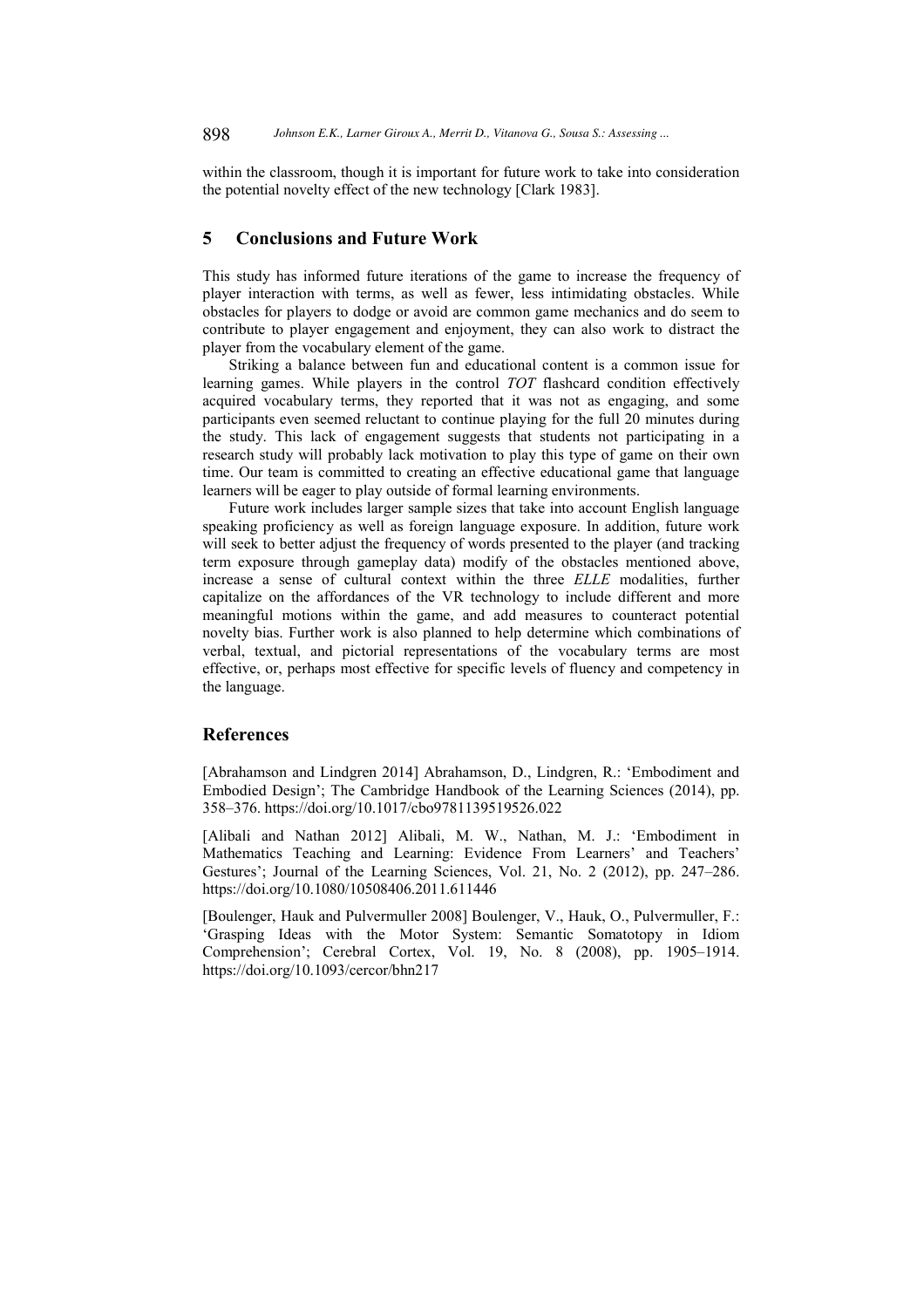[Cecil, Ramanathan and Mwavita 2013] Cecil, J., Ramanathan, P., Mwavita, M.: 'Virtual Learning Environments in engineering and STEM education'; Presented at the 2013 IEEE Frontiers in Education Conference (FIE), IEEE (2013). https://doi.org/10.1109/fie.2013.6684874

[Chapelle 2008] Chapelle, C. A.: 'Computer Assisted Language Learning'; The Handbook of Educational Linguistics (2008), pp. 585–595. https://doi.org/10.1002/9780470694138.ch41

[Charsky, D. and Mims, C. 2008] Charsky, D. and Mims, C.: 'Integrating Commercial Off-the-Shelf Video Games into School Curriculums'; TechTrends, Vol. 52, No. 5 (2008), pp. 38–44. https://doi.org/10.1007/s11528-008-0195-0

[Chik 2014] Chik, A.: 'Digital Gaming and Language Learning: Autonomy and Community'; Language Learning (2014), p. 16.

[Clark 1983] Clark, R. E.: 'Reconsidering Research on Learning from Media'; Review of Educational Research, Vol. 53, No. 4 (1983), pp. 445–459. https://doi.org/10.3102/00346543053004445

[Day, R. R., Omura, C., & Hiramatsu, M. 1992] Day, R. R., Omura, C., & Hiramatsu, M.: 'Incidental EFL vocabulary learning and reading'; Reading in a Foreign Language, Vol. 7 (1992), pp. 541–551.

Ide Jouët-Pastré, C., Klobucka, A., Sobral, P.I., de Biaji Moreira, M.L., & Hutchinson, A. 2012] de Jouët-Pastré, C., Klobucka, A., Sobral, P.I., de Biaji Moreira, M.L., & Hutchinson, A.: 'Ponto de Encontro: Portuguese as a world language'; New York: Pearson Prentice Hall (2012).

[Ebrahimzadeh and Alavi 2016] Ebrahimzadeh, M., Alavi, S.: 'Motivating EFL students: E-learning enjoyment as a predictor of vocabulary learning through digital video games'; Cogent Education, Vol. 3, No. 1 (2016). https://doi.org/10.1080/2331186x.2016.1255400

[Egger, Gall, Wallner, Boechat, Hann, Li, et al. 2017] Egger, J., Gall, M., Wallner, J., Boechat, P., Hann, A., Li, X., et al.: 'HTC Vive MeVisLab integration via OpenVR for medical applications'; PLOS ONE, Vol. 12, No. 3 (2017), p. e0173972. https://doi.org/10.1371/journal.pone.0173972

[Eichenbaum, A., Bavelier, D., & Green, C. S 2014] Eichenbaum, A., Bavelier, D., & Green, C. S, C.: 'Video games: Play that can do serious good'; American Journal of Play, Vol. 7, No. 1 (2014), pp. 50–72. https://doi.org/10.4324/9781315537658-1

[Fang and Yang 2016] Fang, P.-C., Yang, S. S.-C.: 'A Preliminary Study of Integrating an Action Role-Playing Game into an Ancient Prose'; Advances in Human Factors, Business Management, Training and Education (2016), pp. 219-224. https://doi.org/10.1007/978-3-319-42070-7 21

[Fullerton 2014] Fullerton, T.: 'What games do well: Mastering concepts in play'; In Postsecondary play: The role of games and social media in higher education In. W. G. Tierney, Z. B. Corwin, T. Fullerton, & G. Ragusa. Baltimore: Johns Hopkins University Press (2014), pp. 125–145. Retrieved from http://dx.doi.org/10.1109/mc.2006.205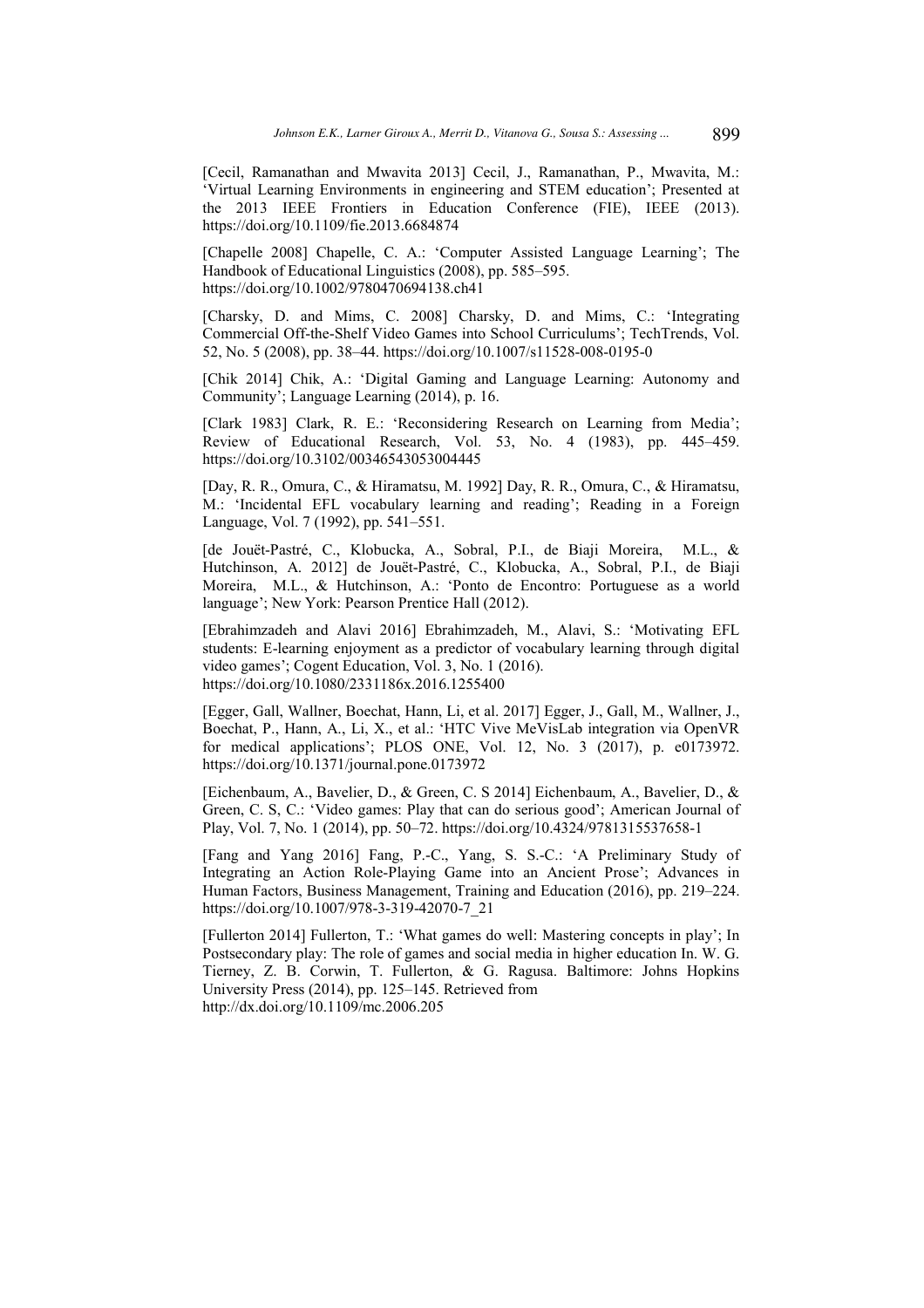[Gee 2003] Gee, J. P.: 'What video games have to teach us about learning and literacy; New York: Macmillan (2003).

[Goldin-Meadow, Cook and Mitchell 2009] Goldin-Meadow, S., Cook, S. W., Mitchell, Z. A.: 'Gesturing Gives Children New Ideas About Math': Psychological Science, Vol. 20, No. 3 (2009), pp. 267–272, https://doi.org/10.1111/j.1467-9280.2009.02297.x

[Hadwin, Järvelä and Miller n.d.] Hadwin, A. F., Järvelä, S., Miller, M.: 'Self-Regulated, Co-Regulated, and Socially Shared Regulation of Learning'; Handbook of Self-Regulation of Learning and Performance (n.d.). https://doi.org/10.4324/9780203839010.ch5

[Hastings, C., & Brunotte, J. 2017] Hastings, C., & Brunotte, J.: 'Total Immersion: VR Headsets in Language Learning.'; The 2016 PanSIG Journal (2017), p. 101. https://doi.org/10.1201/9781315208244-11

[Hauk, Johnsrude and Pulvermüller 2004] Hauk, O., Johnsrude, I., Pulvermüller, F.: 'Somatotopic Representation of Action Words in Human Motor and Premotor Cortex'; Neuron, Vol. 41, No. 2 (2004), pp. 301-307. https://doi.org/10.1016/s0896-6273(03)00838-9

[Hsieh, Kuo and Niu 2018] Hsieh, T.-J., Kuo, Y.-H., Niu, C.-K.: 'Utilizing HMD VR to Improve the Spatial Learning and Wayfinding Effects in the Virtual Maze'; HCI International 2018 – Posters' Extended Abstracts (2018), pp. 38–42. https://doi.org/10.1007/978-3-319-92285-0 6

[Huang, Rauch and Liaw 2010] Huang, H.-M., Rauch, U., Liaw, S.-S.: 'Investigating learners' attitudes toward virtual reality learning environments: Based on a constructivist approach'; Computers & Education, Vol. 55, No. 3 (2010), pp. 1171– 1182. https://doi.org/10.1016/j.compedu.2010.05.014

[I. Elgot 2018] I. Elgot: 'Technology-mediated second language vocabulary development: A review of trends in research methodology'; CALICO Journal, Vol. 35, No. 1 (2018), pp. 1-29.

[I.S.P. 2001] I.S.P., N.: 'Learning vocabulary in another language.'; Cambridge: Cambridge University Press (2001).

[Jennett, Cox, Cairns, Dhoparee, Epps, Tiis and Walton 2008] Jennett, C., Cox, A. L., Cairns, P., Dhoparee, S., Epps, A., Tijs, T., Walton, A.: 'Measuring and defining the experience of immersion in games'; International Journal of Human-Computer Studies, Vol. 66, No. 9 (2008), pp. 641–661. https://doi.org/10.1016/j.ijhcs.2008.04.004

[Lantolf and Thorne 2006] Lantolf, J., Thorne, S.: 'Sociocultural Theory and the Genesis of Second Language Development'; (2006).

[Laufer and Rozovski-Roitblat 2011] Laufer, B., Rozovski-Roitblat, B.: 'Incidental vocabulary acquisition: The effects of task type, word occurrence and their combination'; Language Teaching Research, Vol. 15, No. 4 (2011), pp. 391–411. https://doi.org/10.1177/1362168811412019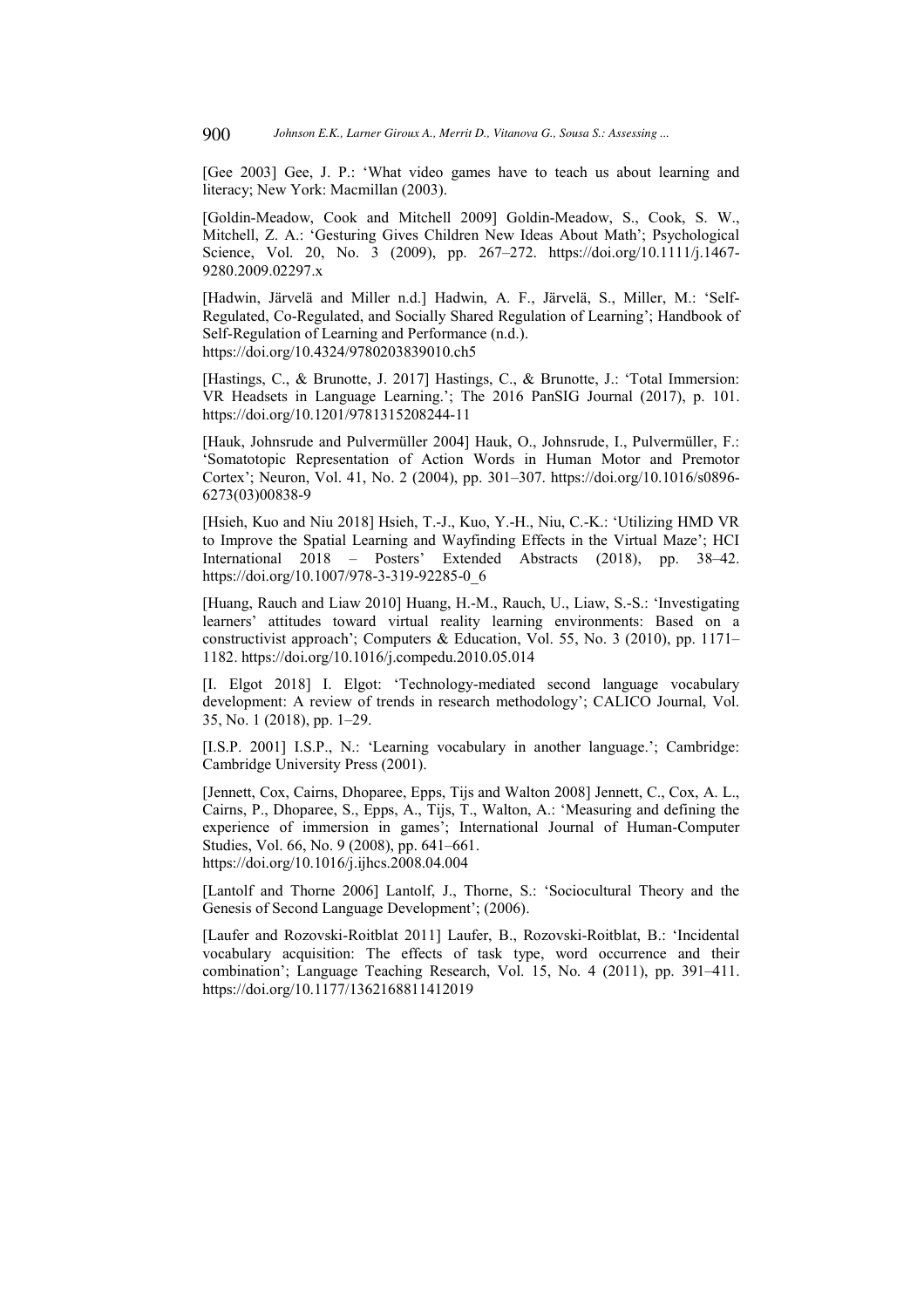[Laufer and Rozovski-Roitblat 2014] Laufer, B., Rozovski-Roitblat, B.: 'Retention of new words: Quantity of encounters, quality of task, and degree of knowledge'; Language Teaching Research, Vol. 19, No. 6 (2014), pp. 687-711. https://doi.org/10.1177/1362168814559797

[Laufer and Rozovski-Roitblat 2015] Laufer, B., Rozovski-Roitblat, B.: 'Retention of new words: Quantity of encounters, quality of task, and degree of knowledge'; Language Teaching Research, Vol. 19, No.  $6$  (2015), pp.  $687-711$ . https://doi.org/10.1177/1362168814559797

[Liarokapis, Kouřil, Agrafiotis, Demesticha, Chmelík and Skarlatos 2017] Liarokapis, F., Kouřil, P., Agrafiotis, P., Demesticha, S., Chmelík, J., Skarlatos, D.: '3D MODELLING AND MAPPING FOR VIRTUAL EXPLORATION OF UNDERWATER ARCHAEOLOGY ASSETS'; ISPRS - International Archives of the Photogrammetry, Remote Sensing and Spatial Information Sciences, Vol. XLII-2/W3 (2017), pp. 425-431. https://doi.org/10.5194/isprs-archives-xlii-2-w3-425-2017

[Lin, T. J., & Lan, Y. J. 2015] Lin, T. J., & Lan, Y. J.: 'Language learning in virtual reality environments: Past, present, and future.'; Journal of Educational Technology & Society, Vol. 18, No. 4 (2015), pp. 486–497. https://doi.org/10.1109/vr.2007.352456

[Lindgren and Johnson-Glenberg 2013] Lindgren, R., Johnson-Glenberg, M.: 'Emboldened by Embodiment'; Educational Researcher, Vol. 42, No. 8 (2013), pp. 445-452. https://doi.org/10.3102/0013189x13511661

[M. Peterson 2011] M. Peterson: 'Digital gaming and second language development: Japanese learners interactions in a MMORPG'; Digital Culture & Education, Vol. 3, No. 1 (2011), pp. 56-73.

[Martín-Gutiérrez 2016] Martín-Gutiérrez, J.: 'Virtual Technologies Trends in Education'; EURASIA Journal of Mathematics, Science and Technology Education, Vol. 13, No. 1 (2016). https://doi.org/10.12973/eurasia.2017.00626a

[Merritt, D., Johnson, E.K., Giroux, A. L. 2017] Merritt, D., Johnson, E.K., Giroux, A. L.: 'ELLE the EndLess LEarner: Exploring Second Language Acquisition Through an Endless Runner-style Video Game.'; In Proceedings From Digital Humanities 2017. Montreal, Canada: ADHO.org (2017). Retrieved from https://dh2017.adho.org/program/abstracts/

[M.L. Kamil and Hiebert, E.H 2005] M.L. Kamil, Hiebert, E.H: 'Teaching and Learning Vocabulary: Perspectives and persistent issues.'; In E.H. Hiebert & M.L. Kamil (Ed.), Teaching and learning vocabulary: Bringing research to practice. Mahwah, N.J.: Lawrence Erlbaum Associate Publishers (2005), pp. 1-23. Retrieved from http://dx.doi.org/10.4324/9781410612922

[Peterson 2010] Peterson, M.: 'Massively multiplayer online role-playing games as arenas for second language learning'; Computer Assisted Language Learning, Vol. 23, No. 5 (2010), pp. 429–439. https://doi.org/10.1080/09588221.2010.520673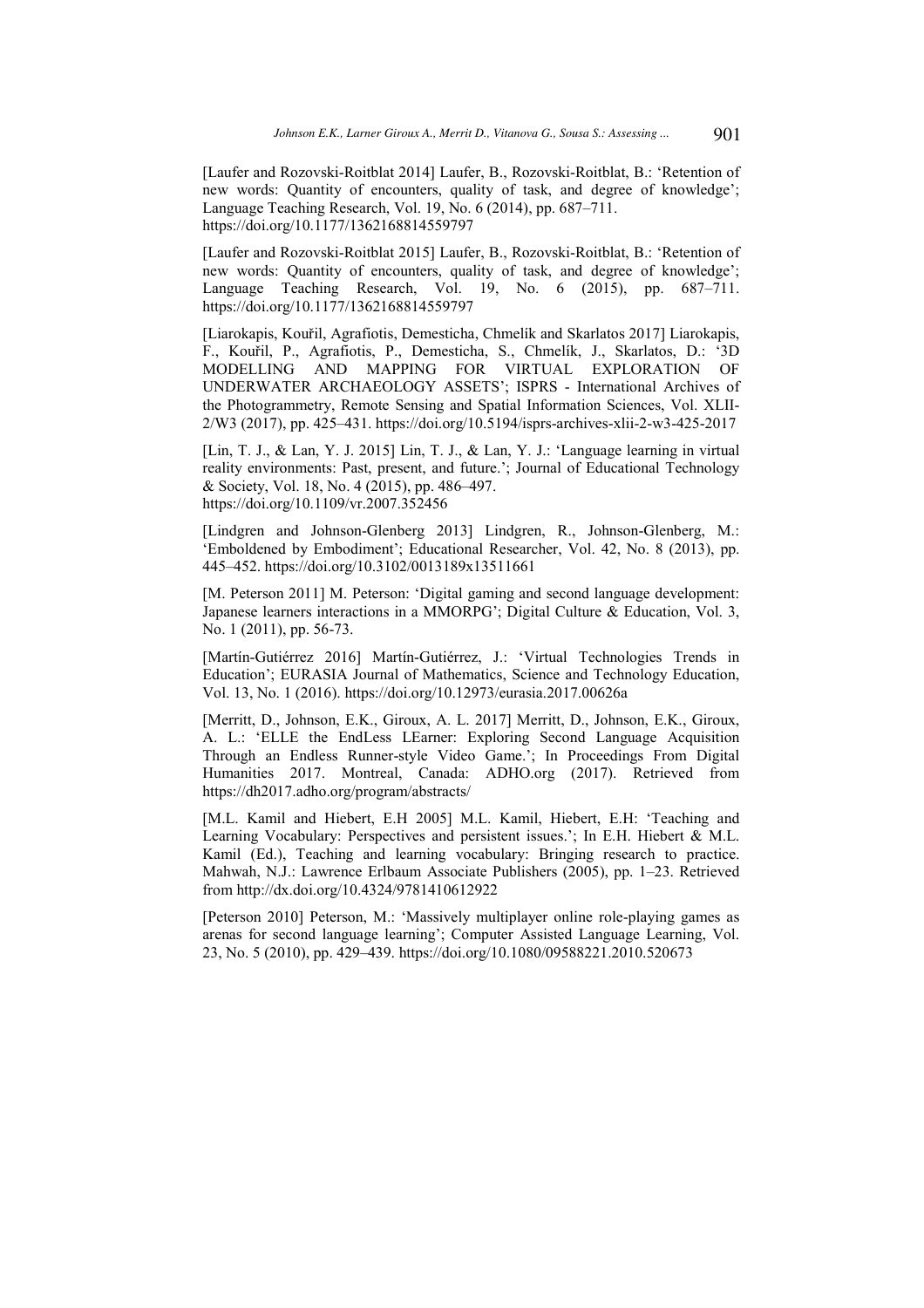[Peterson 2012] Peterson, M.: 'Learner interaction in a massively multiplayer online role playing game (MMORPG): A sociocultural discourse analysis\*'; ReCALL, Vol. 24, No. 3 (2012), pp. 361-380. https://doi.org/10.1017/S0958344012000195

[Peterson 2016] Peterson, M.: 'The use of massively multiplayer online role-playing games in CALL: an analysis of research': Computer Assisted Language Learning, Vol. 29, No. 7 (2016), pp. 1181–1194.

https://doi.org/10.1080/09588221.2016.1197949

[Phan, Keebler and Chaparro 2016] Phan, M. H., Keebler, J. R., Chaparro, B. S.: 'The Development and Validation of the Game User Experience Satisfaction Scale (GUESS)'; Human Factors: The Journal of the Human Factors and Ergonomics Society, Vol. 58, No. 8 (2016), pp. 1217–1247. https://doi.org/10.1177/0018720816669646

[Piirainen-Marsh and Tainio 2009] Piirainen-Marsh, A., Tainio, L.: 'Collaborative Game-play as a Site for Participation and Situated Learning of a Second Language'; Scandinavian Journal of Educational Research, Vol. 53, No. 2 (2009), pp. 167-183. https://doi.org/10.1080/00313830902757584

[Piirainen-Marsh and Tainio 2009] Piirainen-Marsh, A., Tainio, L.: 'Other-Repetition as a Resource for Participation in the Activity of Playing a Video Game'; The Modern Language Journal, Vol. 93, No. 2 (2009), pp. 153–169. https://doi.org/10.1111/j.1540-4781.2009.00853.x

[Plass, Moreno and Brünken 2010] Plass, J. L., Moreno, R., Brünken, R.: 'Cognitive Load Theory'; Cambridge University Press (2010).

[Plummer 2009] Plummer, J. D.: 'Early elementary students' development of astronomy concepts in the planetarium'; Journal of Research in Science Teaching, Vol. 46, No. 2 (2009), pp. 192–209. https://doi.org/10.1002/tea.20280

[Przybylski, Rigby and Ryan 2010] Przybylski, A. K., Rigby, C. S., Ryan, R. M.: 'A Motivational Model of Video Game Engagement'; Review of General Psychology, Vol. 14, No. 2 (2010), pp. 154–166. https://doi.org/10.1037/a0019440

[Reinders, Hayo and Wattana, Sorada 2014] Reinders, Hayo and Wattana, Sorada: 'Can I say Something? The effects of digital game play on willingness to communicate'; Language Learning & Technology, Vol. 18, No. 2 (2014), pp. 191– 123.

[Reynolds 2017] Reynolds, B. L.: 'Evidence for the task-induced involvement construct in incidental vocabulary acquisition through digital gaming': The Language Learning Journal, Vol. 45, No. 4 (2017), pp. 466–484. https://doi.org/10.1080/09571736.2014.938243

[Richards 2010] Richards, T.: 'Using Kinesthetic Activities to Teach Ptolemaic and Copernican Retrograde Motion'; Science & Education, Vol. 21, No. 6 (2010), pp. 899-910. https://doi.org/10.1007/s11191-010-9265-8

[Ryu 2013] Ryu, D.: 'Play to Learn, Learn to Play: Language Learning through Gaming Culture'; ReCALL, Vol. 25, No. 2 (2013), pp. 286–301. https://doi.org/10.1017/s0958344013000050